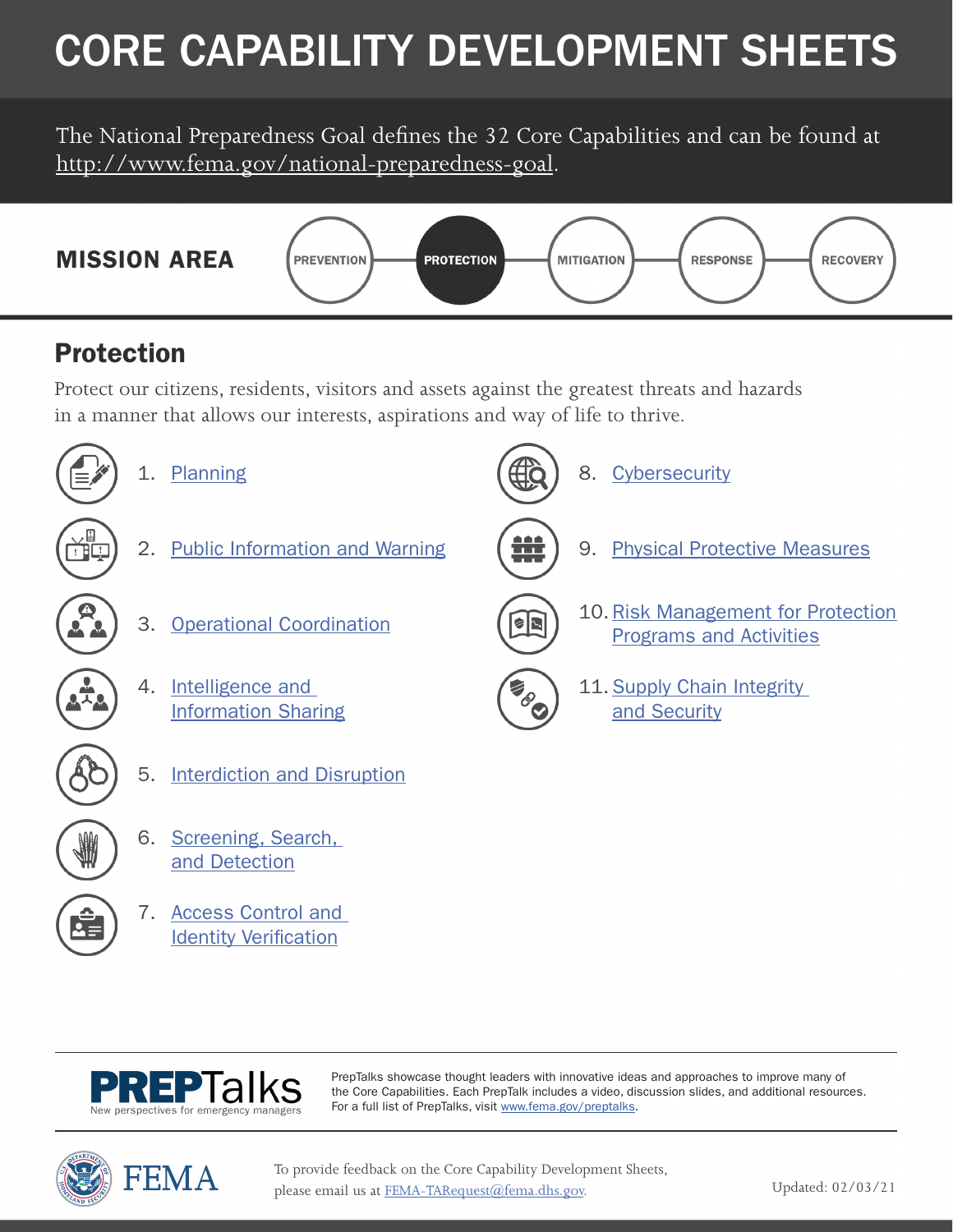<span id="page-1-0"></span>

#### **Description**

Conduct a systematic process engaging the whole community, as appropriate, in the development of executable strategic, operational, and/or tactical-level approaches to meet defined objectives.

- 1. Develop protection plans that identify critical objectives based on planning requirements, provide a complete and integrated picture of the sequence and scope of the tasks to achieve the planning objectives, and implement planning requirements within the timeframe contemplated within the plan using available resources for protection-related plans.
- 2. Implement, exercise, and maintain plans to ensure continuity of operations.

#### **Training**

| <b>COURSE</b>                                                      | <b>DELIVERY</b>                     | <b>DURATION</b> |
|--------------------------------------------------------------------|-------------------------------------|-----------------|
| AWR-213: Critical Infrastructure Security and Resilience Awareness | Mobile/Non-Resident                 | 8 Hours         |
| E0103: Planning: Emergency Operations                              | Mobile/Non-Resident,<br>Residential | 16 Hours        |
| E0550: Continuity of Operations Planning                           | Mobile/Non-Resident,<br>Residential | 12 Hours        |
| <b>PER-336: Protective Measures Course</b>                         | Mobile/Non-Resident,<br>Residential | 7 Hours         |
| MGT-414: Advanced Critical Infrastructure Protection               | Mobile/Non-Resident                 | 8 Hours         |

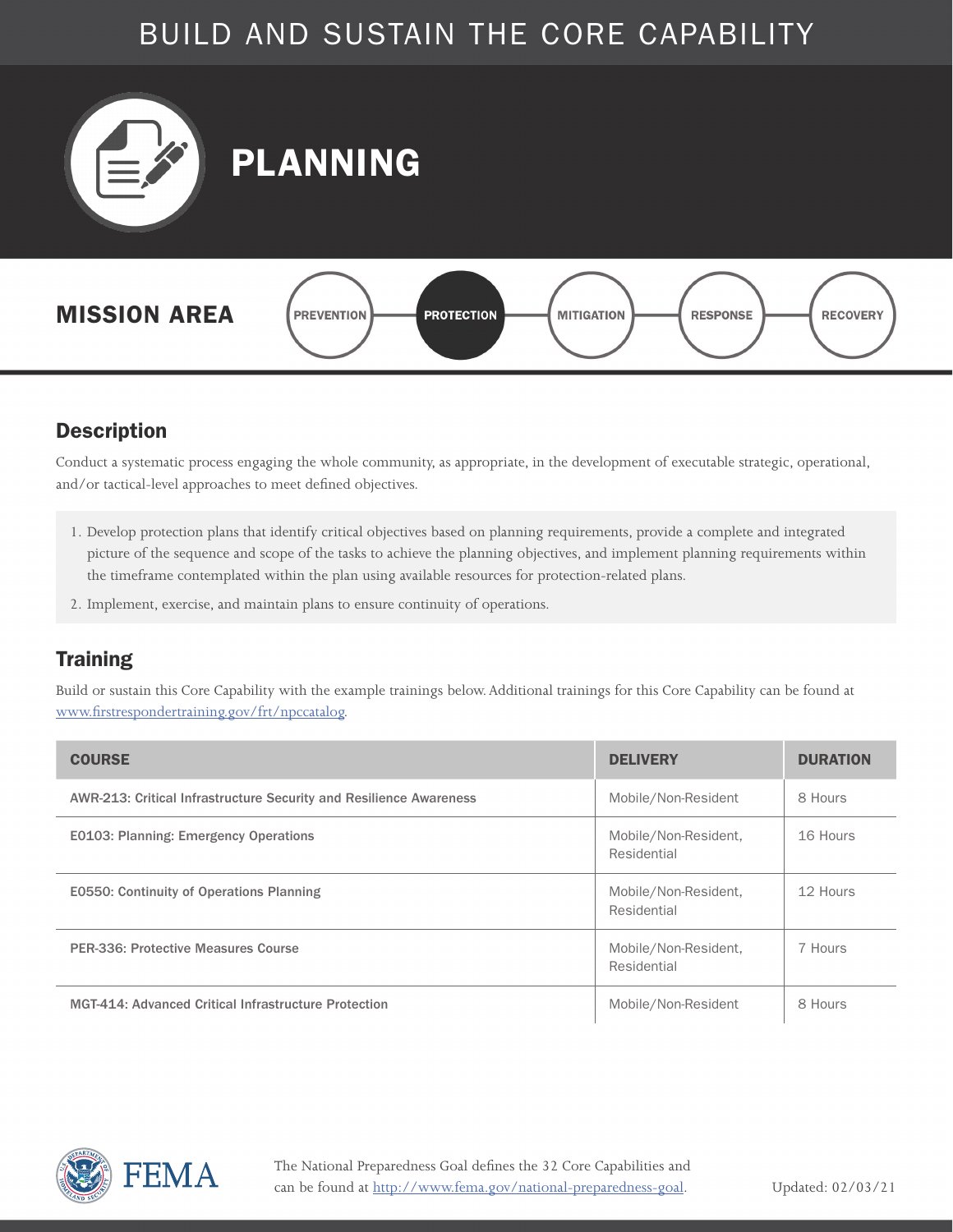Communities use standardized language to set targets that reflect the level of capability they plan to build and sustain. Communities use the same standardized language to measure how much capability they have. Not all standardized targets may be required for all communities. The standardized target for this Core Capability is provided below.

Within every  $(\#)$  (time), update all emergency operations plans that define the roles and responsibilities of  $(\#)$  partner organizations involved in incident management across (#) jurisdictions affected, and the sequence and scope of tasks needed to prevent, protect, mitigate, respond to, and recover from events.

#### Resource Types

The Resource Typing Library Tool (<https://rtlt.preptoolkit.fema.gov>) is a searchable database of national resource typing definitions and position qualifications, which can be sorted by primary capability. Examples for this Core Capability are below.

| <b>NAME</b>                                               | <b>TYPE</b>                      | <b>CATEGORY</b>                                |
|-----------------------------------------------------------|----------------------------------|------------------------------------------------|
| <b>Planning Section Chief</b>                             | Job Title/Position Qualification | Incident Management                            |
| Geographic Information Systems Analyst                    | Job Title/Position Qualification | Geographic Info Systems<br>and Info Technology |
| Geographic Information Systems Field Data Collection Team | Resource Typing Definition       | Geographic Info Systems<br>and Info Technology |

#### Partners

Responsibility for capabilities is often shared between many partner organizations, including federal, state, local, tribal, territorial, international and the private sector. More information is available in the National Protection Framework at [https://www.fema.gov/sites/default/files/2020-04/National\\_](https://www.fema.gov/sites/default/files/2020-04/National_Protection_Framework2nd-june2016.pdf) [Protection\\_Framework2nd-june2016.pdf.](https://www.fema.gov/sites/default/files/2020-04/National_Protection_Framework2nd-june2016.pdf)

- Information Sharing and Analysis Centers—Gather and facilitate the sharing of data and analysis between partners.
- Protective Security Advisors—Regionally located Department of Homeland Security subject matter experts who engage with stakeholders to protect the Nation's critical infrastructure.
- Sector Coordinating Councils—Private sector councils consisting of owners and operators that interact on a wide range of sectorspecific strategies, policies, activities, and issues.

#### Validating

Exercises and real-world events validate capabilities and are opportunities to identify areas of success or needs for improvement. Tools to validate your capabilities include:

- **Homeland Security Exercise and Evaluation Program:**  Fundamental principles that frame a common approach. <https://preptoolkit.fema.gov/web/hseep-resources>
- **National Exercise Program:** The principal mechanism for validating the Core Capabilities. Jurisdictions can receive technical assistance and support from subject matter experts. [www.fema.gov/national-exercise-program](http://www.fema.gov/national-exercise-program)
- **Homeland Security Digital Library:** A collection of documents related to homeland security policy, strategy, and organizational management. [www.hsdl.org](http://www.hsdl.org)

- National Council of Information Sharing and Analysis Centers: [www.nationalisacs.org/](http://www.nationalisacs.org/)
- National Infrastructure Protection Plan: [www.dhs.gov/national-infrastructure-protection-plan](http://www.dhs.gov/national-infrastructure-protection-plan)
- Comprehensive Preparedness Guide (CPG) 201: [www.fema.gov/media-library/assets/documents/165308](http://www.fema.gov/media-library/assets/documents/165308)

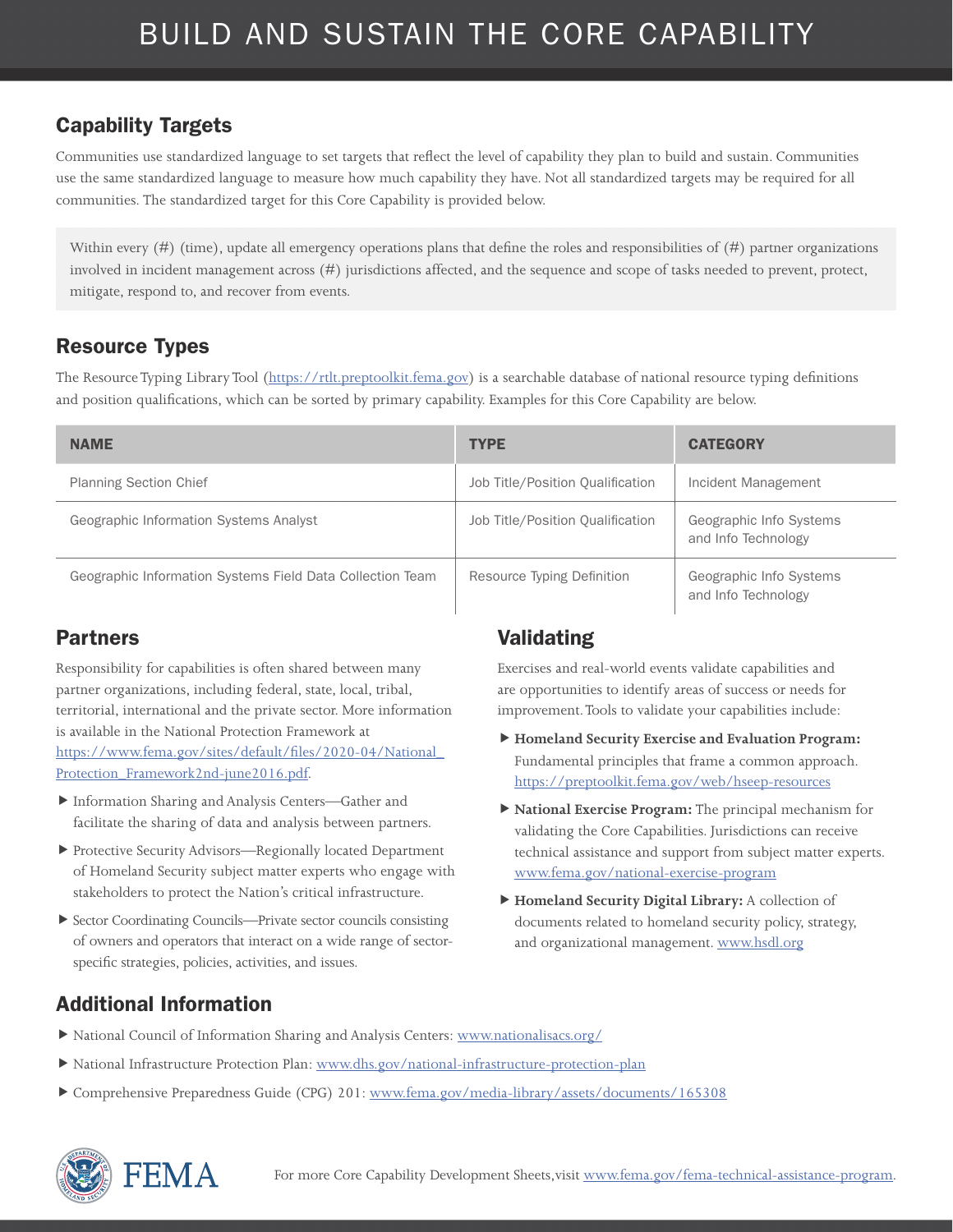<span id="page-3-0"></span>

## PUBLIC INFORMATION AND WARNING



#### **Description**

Deliver coordinated, prompt, reliable, and actionable information to the whole community through the use of clear, consistent, accessible, and culturally and linguistically appropriate methods to effectively relay information regarding any threat or hazard and, as appropriate, the actions being taken and the assistance being made available.

1. Use effective and accessible indication and warning systems to communicate significant hazards to involved operators, security officials, and the public (including alerts, detection capabilities, and other necessary and appropriate assets).

#### **Training**

| <b>COURSE</b>                                                                                                      | <b>DELIVERY</b>                     | <b>DURATION</b> |
|--------------------------------------------------------------------------------------------------------------------|-------------------------------------|-----------------|
| AWR-209: Working with the Media: A Course for Rural First Responders                                               | Mobile/Non-Resident                 | 8 Hours         |
| <b>E0105: Public Information Basics</b>                                                                            | Mobile/Non-Resident,<br>Residential | 24 Hours        |
| G0291: Joint Information System/Center Planning for Tribal, State, and Local Public<br><b>Information Officers</b> | Indirect                            | 7 Hours         |
| ISO251.a: Integrated Public Alert and Warning System (IPAWS) for Alerting<br>Administrators                        | Online/Distance Learning            | 2 Hours         |
| MGT-318: Public Information in an All-Hazards Incident                                                             | Mobile/Non-Resident                 | 16 Hours        |

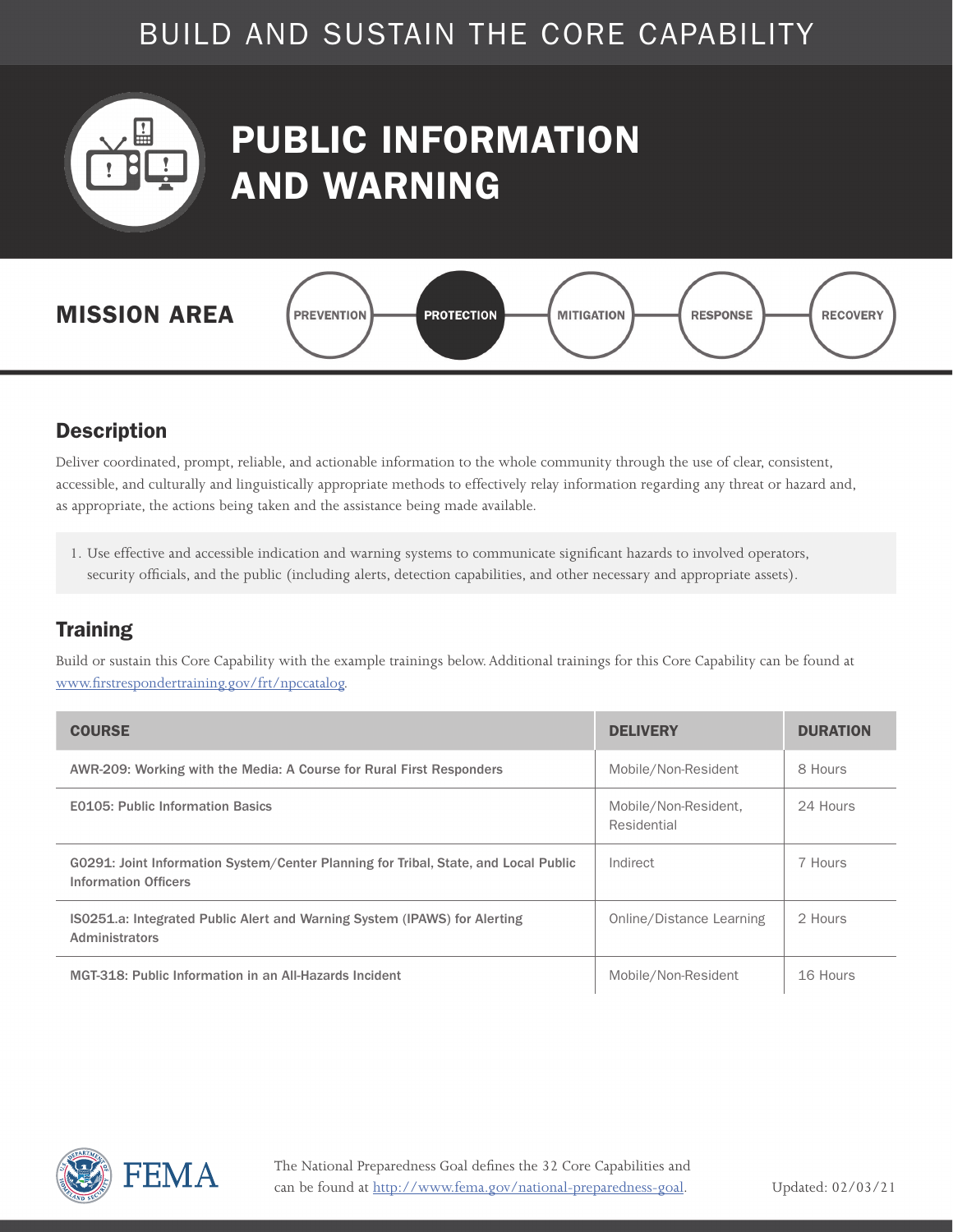Communities use standardized language to set targets that reflect the level of capability they plan to build and sustain. Communities use the same standardized language to measure how much capability they have. The standardized target for this Core Capability is provided below.

Within  $(\#)$  (time) notice of an incident, deliver reliable and actionable information to  $(\#)$  people affected, including  $(\#)$  people with access and functional needs (affected) and (#) people with limited English proficiency affected.

#### Resource Types

The Resource Typing Library Tool (<https://rtlt.preptoolkit.fema.gov>) is a searchable database of national resource typing definitions and position qualifications, which can be sorted by primary capability. An example for this Core Capability is below.

| <b>NAME</b>                | <b>TYPE</b>                      | <b>CATEGORY</b>     |
|----------------------------|----------------------------------|---------------------|
| Public Information Officer | Job Title/Position Oualification | Incident Management |

#### Partners

Responsibility for capabilities is often shared between many partner organizations, including federal, state, local, tribal, territorial, international and the private sector. More information is available in the National Protection Framework at [https://www.fema.gov/sites/default/files/2020-04/National\\_](https://www.fema.gov/sites/default/files/2020-04/National_Protection_Framework2nd-june2016.pdf) [Protection\\_Framework2nd-june2016.pdf.](https://www.fema.gov/sites/default/files/2020-04/National_Protection_Framework2nd-june2016.pdf)

- Agency/office responsible for emergency alerts—Public communication tools used to disseminate information about serious emergencies. These include the Emergency Alert System, Wireless Emergency Alerts, the Integrated Public Alert & Warning System, and others.
- Information Sharing and Analysis Centers—Gather and facilitate the sharing of data and analysis between partners.
- State and Major Urban Area Fusion Centers—Focal points for the receipt, analysis, gathering, and sharing of threat-related information between partners.

#### Validating

Exercises and real-world events validate capabilities and are opportunities to identify areas of success or needs for improvement. Tools to validate your capabilities include:

- **Homeland Security Exercise and Evaluation Program:**  Fundamental principles that frame a common approach. <https://preptoolkit.fema.gov/web/hseep-resources>
- **National Exercise Program:** The principal mechanism for validating the Core Capabilities. Jurisdictions can receive technical assistance and support from subject matter experts. [www.fema.gov/national-exercise-program](http://www.fema.gov/national-exercise-program)
- **Homeland Security Digital Library:** A collection of documents related to homeland security policy, strategy, and organizational management. [www.hsdl.org](http://www.hsdl.org)

- FEMA Integrated Public Alert & Warning System: [www.fema.gov/integrated-public-alert-warning-system](http://www.fema.gov/integrated-public-alert-warning-system)
- National Council of Information Sharing and Analysis Centers: [www.nationalisacs.org](http://www.nationalisacs.org)
- Comprehensive Preparedness Guide (CPG) 201: [www.fema.gov/media-library/assets/documents/165308](http://www.fema.gov/media-library/assets/documents/165308)

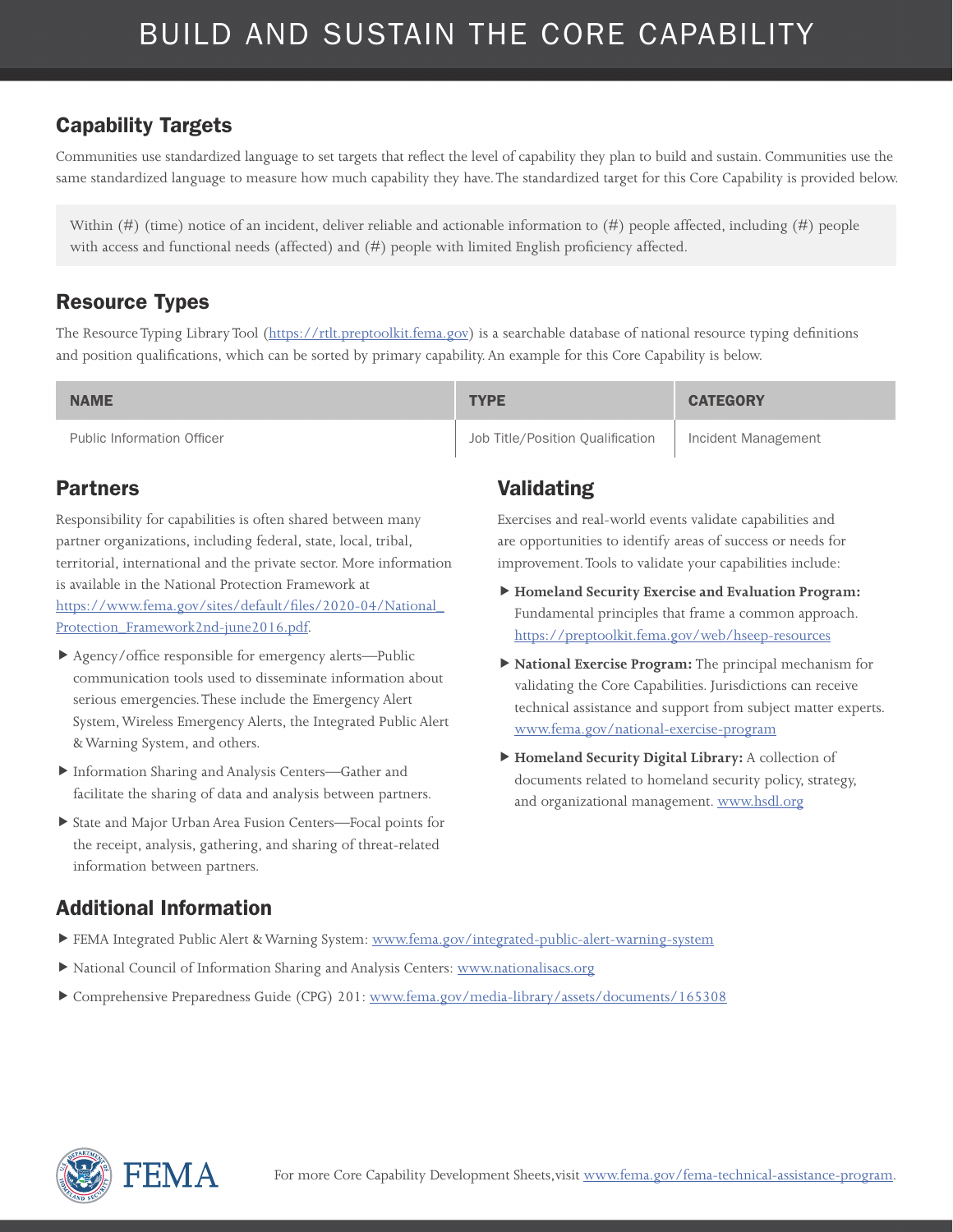<span id="page-5-0"></span>

#### **Description**

Establish and maintain a unified and coordinated operational structure and process that appropriately integrates all critical stakeholders and supports the execution of Core Capabilities.

1. Establish and maintain partnership structures among Protection elements to support networking, planning, and coordination.

#### **Training**

| <b>COURSE</b>                                                                                                                | <b>DELIVERY</b>                               | <b>DURATION</b> |
|------------------------------------------------------------------------------------------------------------------------------|-----------------------------------------------|-----------------|
| G0400: ICS 400: Advanced Incident Command System for Command and General<br><b>Staff-Complex Incidents</b>                   | Mobile/Non-Resident,<br>Residential, Indirect | 15 Hours        |
| <b>ISO100.c: An Introduction to the Incident Command System, ICS 100</b>                                                     | Online/Distance Learning                      | 2 Hours         |
| ISO913.a: Critical Infrastructure Security and Resilience: Achieving Results through<br><b>Partnership and Collaboration</b> | Online/Distance Learning                      | 2 Hours         |
| <b>IS2600: National Protection Framework, An Introduction</b>                                                                | Online/Distance Learning                      | 3 Hours         |
| MGT-414: Advanced Critical Infrastructure Protection                                                                         | Mobile/Non-Resident                           | 8 Hours         |

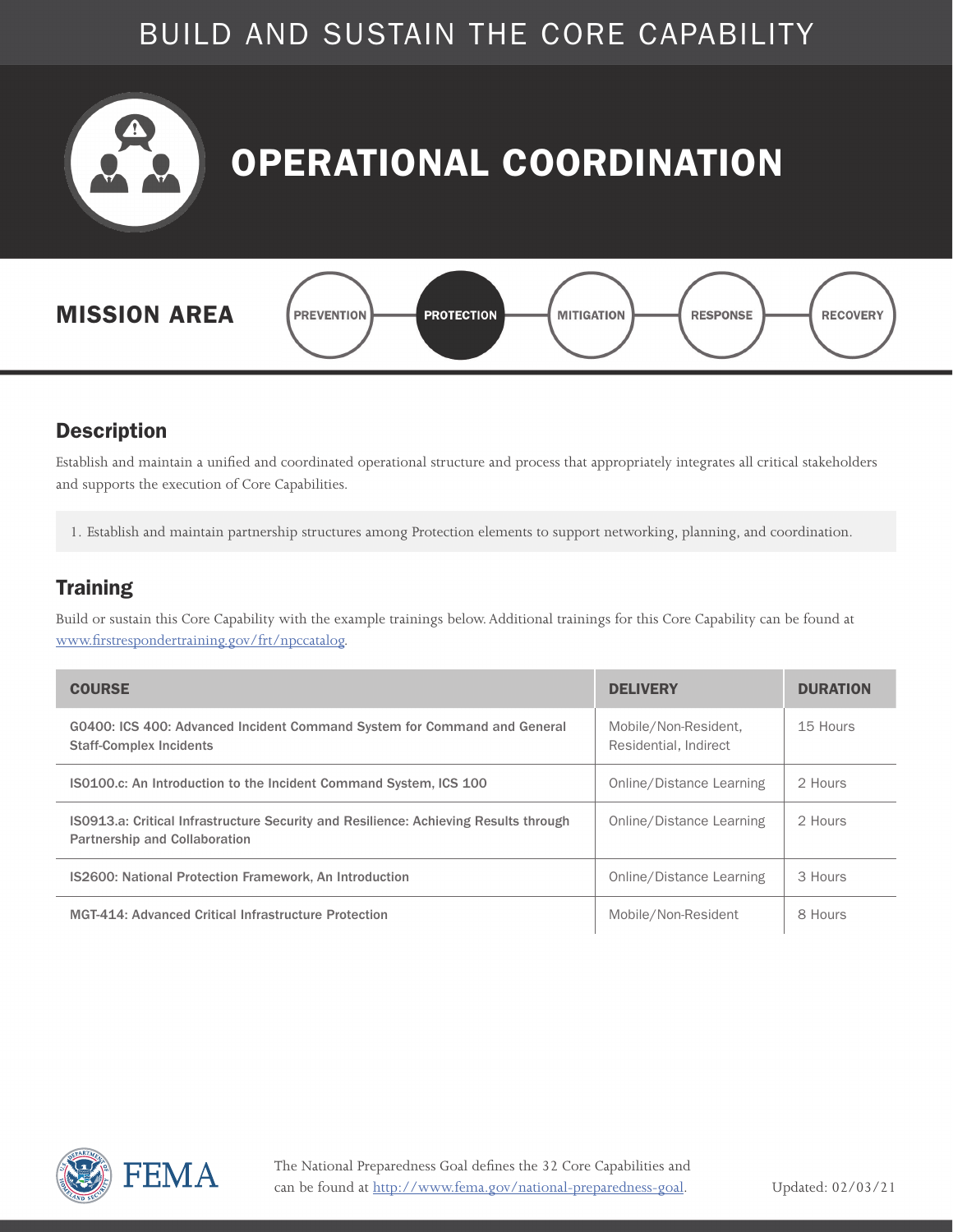Communities use standardized language to set targets that reflect the level of capability they plan to build and sustain. Communities use the same standardized language to measure how much capability they have. The standardized target for this Core Capability is provided below.

Within (#) (time) of a potential or actual incident, establish and maintain a unified and coordinated operational structure and process across (#) jurisdictions affected and with (#) partner organizations involved in incident management. Maintain for (#) (time).

#### Resource Types

The Resource Typing Library Tool (<https://rtlt.preptoolkit.fema.gov>) is a searchable database of national resource typing definitions and position qualifications, which can be sorted by primary capability. An example for this Core Capability is below.

| <b>NAME</b>              | <b>TYPE</b>                | <b>CATEGORY</b>     |
|--------------------------|----------------------------|---------------------|
| Incident Management Team | Resource Typing Definition | Incident Management |

#### Partners

Responsibility for capabilities is often shared between many partner organizations, including federal, state, local, tribal, territorial, international and the private sector. More information is available in the National Protection Framework at [https://www.fema.gov/sites/default/files/2020-04/National\\_](https://www.fema.gov/sites/default/files/2020-04/National_Protection_Framework2nd-june2016.pdf) [Protection\\_Framework2nd-june2016.pdf.](https://www.fema.gov/sites/default/files/2020-04/National_Protection_Framework2nd-june2016.pdf)

- Protective Security Advisors—Regionally located Department of Homeland Security subject matter experts who engage with stakeholders to protect the Nation's critical infrastructure.
- Sector Coordinating Councils—Private sector councils consisting of owners and operators that interact on a wide range of sector-specific strategies, policies, activities, and issues.
- State, Local, Tribal, and Territorial Government Coordinating Council—Engages government partners in national critical infrastructure security and resilience efforts and provides an organizational structure to coordinate across jurisdictions on State and local government guidance, strategies, and programs.

#### Validating

Exercises and real-world events validate capabilities and are opportunities to identify areas of success or needs for improvement. Tools to validate your capabilities include:

- **Homeland Security Exercise and Evaluation Program:**  Fundamental principles that frame a common approach. <https://preptoolkit.fema.gov/web/hseep-resources>
- **National Exercise Program:** The principal mechanism for validating the Core Capabilities. Jurisdictions can receive technical assistance and support from subject matter experts. [www.fema.gov/national-exercise-program](http://www.fema.gov/national-exercise-program)
- **Homeland Security Digital Library:** A collection of documents related to homeland security policy, strategy, and organizational management. [www.hsdl.org](http://www.hsdl.org)

- National Incident Management System: [www.fema.gov/national-incident-management-system](http://www.fema.gov/national-incident-management-system)
- National Infrastructure Protection Plan: [www.dhs.gov/national-infrastructure-protection-plan](http://www.dhs.gov/national-infrastructure-protection-plan)
- Protective Security Advisor Program: [www.dhs.gov/protective-security-advisors](http://www.dhs.gov/protective-security-advisors)
- Comprehensive Preparedness Guide (CPG) 201: [www.fema.gov/media-library/assets/documents/165308](http://www.fema.gov/media-library/assets/documents/165308)

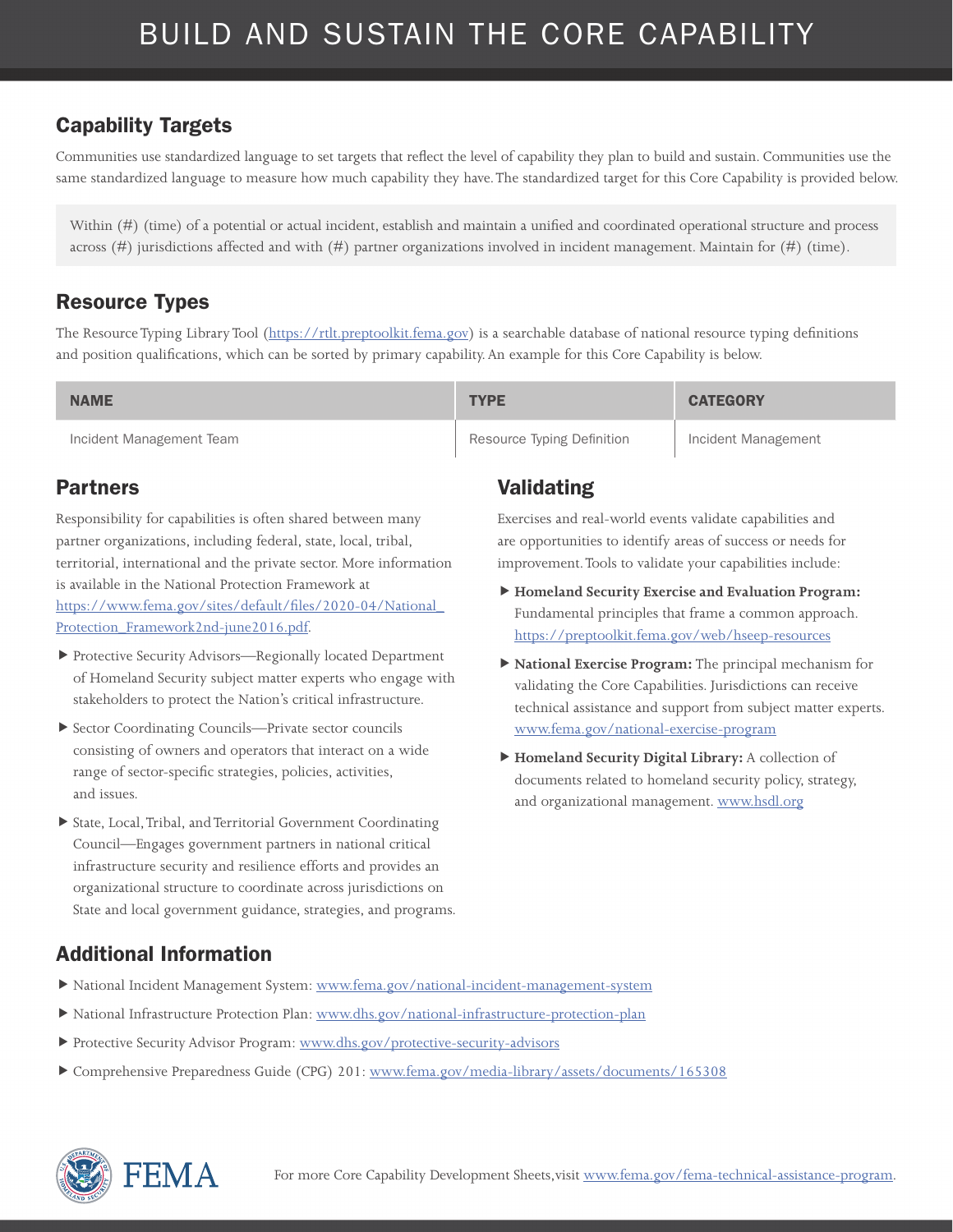<span id="page-7-0"></span>

## INTELLIGENCE AND INFORMATION SHARING



#### **Description**

Provide timely, accurate, and actionable information resulting from the planning, direction, collection, exploitation, processing, analysis, production, dissemination, evaluation, and feedback of available information concerning threats to the United States, its people, property, or interests; the development, proliferation, or use of WMDs; or any other matter bearing on U.S. national or homeland security by local, state, tribal, territorial, Federal, and other stakeholders. Information sharing is the ability to exchange intelligence, information, data, or knowledge among government or private sector entities, as appropriate.

- 1. Anticipate and identify emerging and/or imminent threats through the intelligence cycle.
- 3. Provide local, state, tribal, territorial, Federal, and private sector partners with or access to a mechanism to submit terrorism-related information and/or suspicious activity reports to law enforcement.
- 2. Share relevant, timely, and actionable information and analysis with local, state, tribal, territorial, Federal, private sector, and international partners, and develop and disseminate appropriate classified/unclassified products.

#### **Training**

| <b>COURSE</b>                                                                                                                      | <b>DELIVERY</b>                               | <b>DURATION</b> |
|------------------------------------------------------------------------------------------------------------------------------------|-----------------------------------------------|-----------------|
| AWR-160-W: WMD/Terrorism Awareness for Emergency Responders                                                                        | Online/Distance Learning                      | 8 Hours         |
| AWR-315: Fundamentals of Criminal Intelligence                                                                                     | Mobile/Non-Resident                           | 20 Hours        |
| <b>E0948: Situational Awareness and Common Operating Picture</b>                                                                   | Mobile/Non-Resident,<br>Residential, Indirect | 27 Hours        |
| <b>IS0042: Social Media in Emergency Management</b>                                                                                | Online/Distance Learning                      | 3 Hours         |
| MGT-406: Community Threat Group Identification, Assessment, and Information<br><b>Reporting for Rural Law Enforcement Officers</b> | Mobile/Non-Resident                           | 8 Hours         |

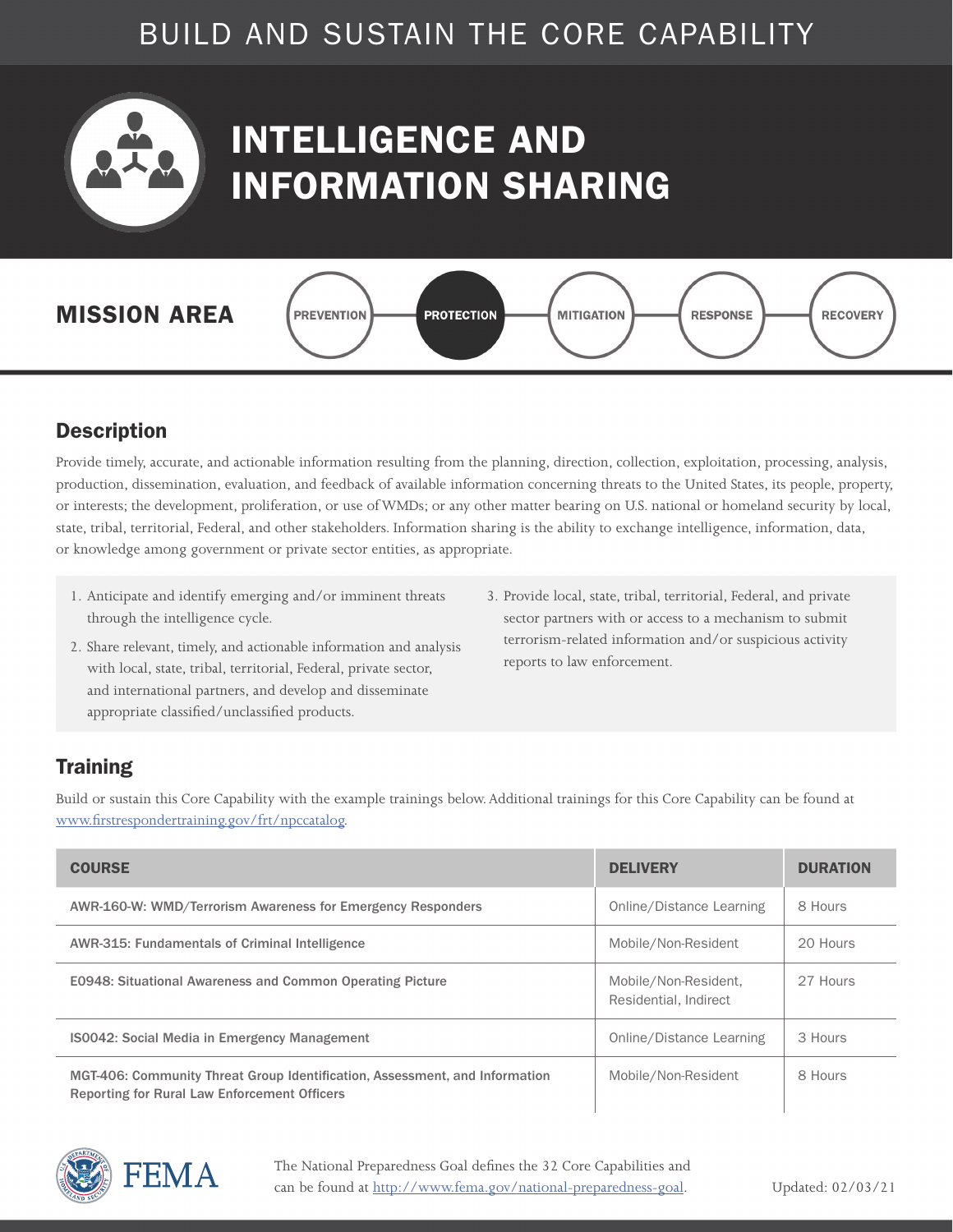#### Capability Targets

Communities use standardized language to set targets that reflect the level of capability they plan to build and sustain. Communities use the same standardized language to measure how much capability they have. Not all standardized targets may be required for all communities. The standardized targets for this Core Capability are provided below.

During steady state, and in conjunction with the fusion center and/or Joint Terrorism Task Force (JTTF), every (#) (time), review ability to effectively execute the intelligence cycle, including the planning, direction, collection, exploitation, processing, analysis, production, dissemination, evaluation, and feedback of available information, and identify the (#) personnel assigned to support execution of the intelligence cycle.

Then, within (#) (time) of the identification or notification of a credible threat, identify/analyze local context of the threat for the respective area of responsibility, and facilitate the sharing of threat information with (#) priority intelligence stakeholder agencies/ entities in accordance with the intelligence cycle, and all dissemination protocols.

#### Resource Types

The Resource Typing Library Tool (<https://rtlt.preptoolkit.fema.gov>) is a searchable database of national resource typing definitions and position qualifications, which can be sorted by primary capability. Examples for this Core Capability are below.

| <b>NAME</b>                               | <b>TYPE</b>                      | <b>CATEGORY</b>             |
|-------------------------------------------|----------------------------------|-----------------------------|
| Intelligence/Investigations Section Chief | Job Title/Position Qualification | <b>Emergency Management</b> |
| <b>Fusion Liaison Officer</b>             | Job Title/Position Qualification | Law Enforcement Operations  |

#### Partners

Responsibility for capabilities is often shared between many partner organizations, including federal, state, local, tribal, territorial, international and the private sector. More information is available in the National Protection Framework at https://www.fema.gov/sites/default/files/2020-04/National\_ Protection\_Framework2nd-june2016.pdf.

- Homeland Security Information Network—Partners analyze data, send alerts and notices, and share information.
- Information Sharing and Analysis Centers—Gather and facilitate the sharing of data and analysis between partners.
- State and Major Urban Area Fusion Centers—Focal points for the receipt, analysis, gathering, and sharing of threat-related information between partners.

#### Additional Information

- Department of Homeland Security Information Network: [www.dhs.gov/hsin-critical-infrastructure](http://www.dhs.gov/hsin-critical-infrastructure)
- National Council of Information Sharing and Analysis Centers: [www.nationalisacs.org](http://www.nationalisacs.org)

#### Validating

Exercises and real-world events validate capabilities and are opportunities to identify areas of success or needs for improvement. Tools to validate your capabilities include:

- **Homeland Security Exercise and Evaluation Program:**  Fundamental principles that frame a common approach. <https://preptoolkit.fema.gov/web/hseep-resources>
- **National Exercise Program:** The principal mechanism for validating the Core Capabilities. Jurisdictions can receive technical assistance and support from subject matter experts. [www.fema.gov/national-exercise-program](http://www.fema.gov/national-exercise-program)
- **Homeland Security Digital Library:** A collection of documents related to homeland security policy, strategy, and organizational management. [www.hsdl.org](http://www.hsdl.org)
	- The Institute for Science and International Security: [www.isis-online.org](http://www.isis-online.org)
	- Comprehensive Preparedness Guide (CPG) 201: [www.fema.gov/media-library/assets/documents/165308](http://www.fema.gov/media-library/assets/documents/165308)

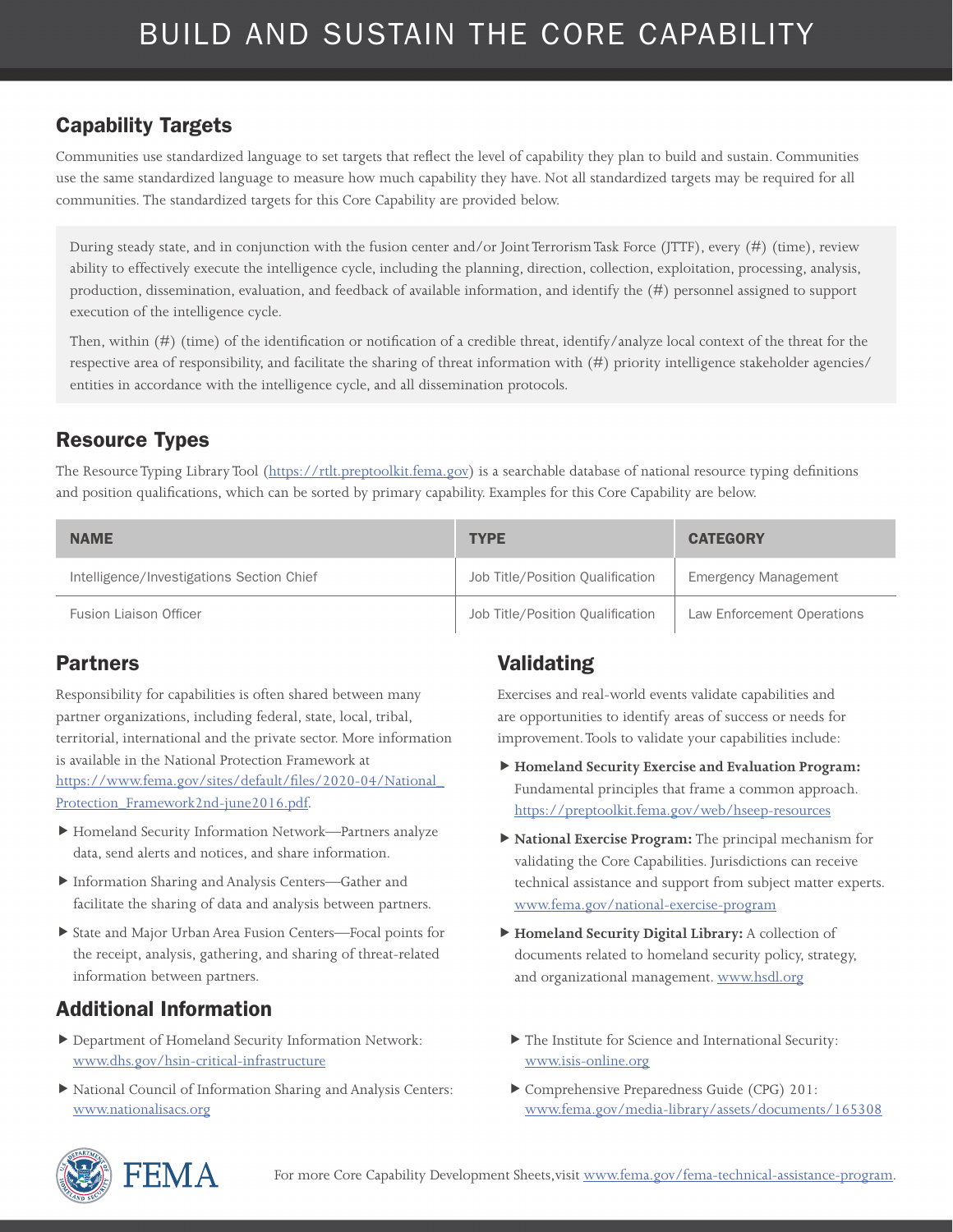<span id="page-9-0"></span>

#### **Description**

Delay, divert, intercept, halt, apprehend, or secure threats and/or hazards.

- 1. Deter, detect, interdict, and protect against domestic and transnational criminal and terrorist activities that threaten the security of the homeland across key operational activities and critical infrastructure sectors.
- 2. Intercept the malicious movement and acquisition/transfer of chemical, biological, radiological, nuclear, and explosive (CBRNE) materials and related technologies.

#### **Training**

| <b>COURSE</b>                                                                          | <b>DELIVERY</b>     | <b>DURATION</b> |
|----------------------------------------------------------------------------------------|---------------------|-----------------|
| AWR-122: Law Enforcement Prevention and Deterrence of Terrorist Acts                   | Mobile/Non-Resident | 14 Hours        |
| AWR-219: Site Protection through Observational Techniques (SPOT)                       | Mobile/Non-Resident | 7 Hours         |
| AWR-315: Fundamentals of Criminal Intelligence                                         | Mobile/Non-Resident | 20 Hours        |
| AWR-364: Strategic, Tactical, and Resilient Interdiction of Violent Extremism (STRIVE) | Mobile/Non-Resident | 16 Hours        |
| <b>PER-227: Advanced Tactical Operations: WMD Interdiction</b>                         | Mobile/Non-Resident | 24 Hours        |
| PER-275: Law Enforcement Active Shooter Emergency Response (LASER)                     | Mobile/Non-Resident | 24 Hours        |
|                                                                                        |                     |                 |

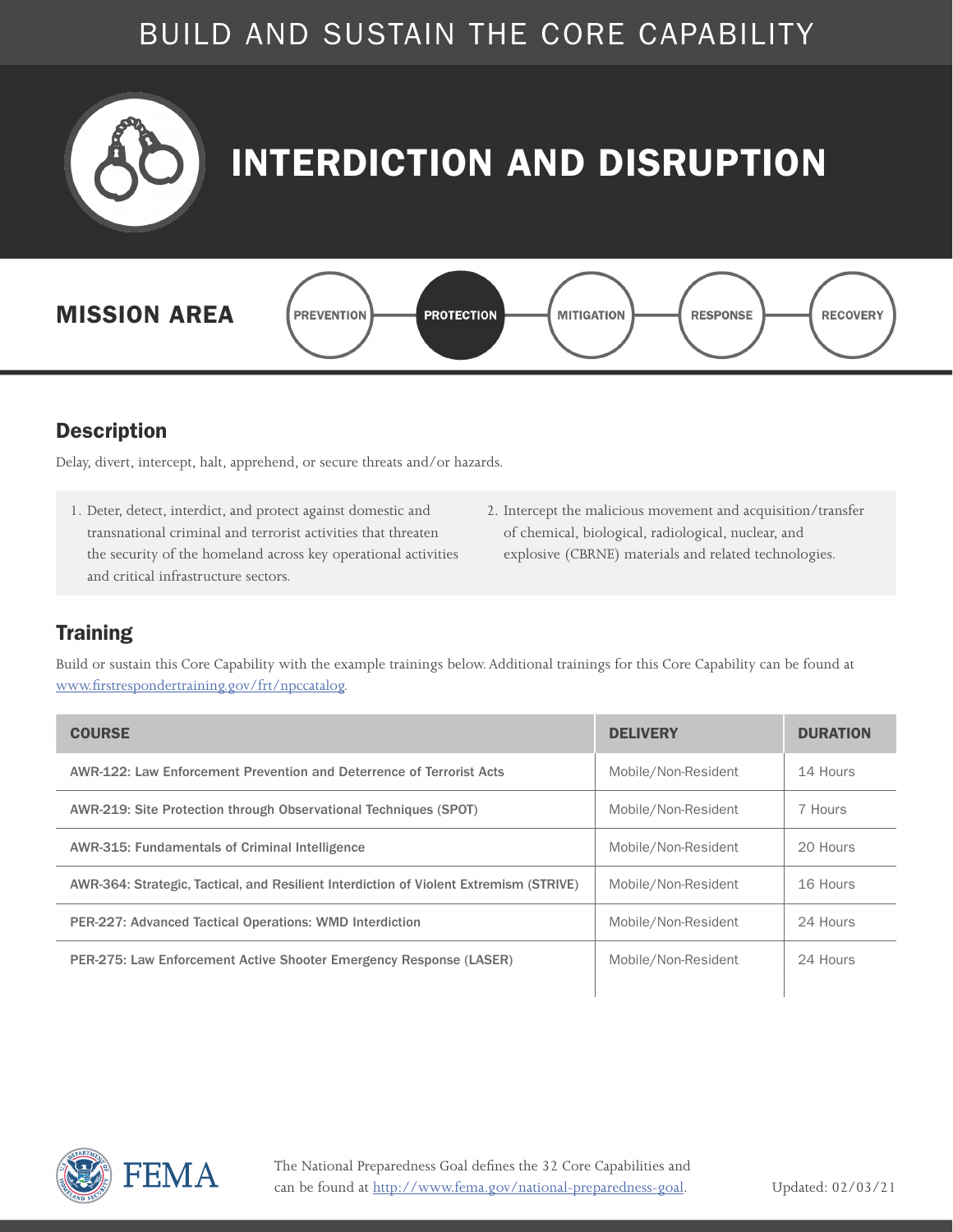Communities use standardized language to set targets that reflect the level of capability they plan to build and sustain. Communities use the same standardized language to measure how much capability they have. Not all standardized targets may be required for all communities. The standardized target for this Core Capability is provided below.

Within (#) (time) of the identification or notification of a credible threat, conduct outreach to the fusion center and Joint Terrorism Task Force (JTTF) in the community and identify (#) personnel assigned to support follow up interdiction and disruption activities that may be undertaken against identified suspects and/or contraband.

#### Resource Types

The Resource Typing Library Tool (<https://rtlt.preptoolkit.fema.gov>) is a searchable database of national resource typing definitions and position qualifications, which can be sorted by primary capability. Examples for this Core Capability are below.

| <b>NAME</b>              | <b>TYPE</b>                      | <b>CATEGORY</b>            |
|--------------------------|----------------------------------|----------------------------|
| Bomb Response Team       | Resource Typing Definition       | Law Enforcement Operations |
| Bomb Response Technician | Job Title/Position Qualification | Law Enforcement Operations |

#### Partners

Responsibility for capabilities is often shared between many partner organizations, including federal, state, local, tribal, territorial, international and the private sector. More information is available in the National Protection Framework at [https://www.fema.gov/sites/default/files/2020-04/National\\_](https://www.fema.gov/sites/default/files/2020-04/National_Protection_Framework2nd-june2016.pdf) [Protection\\_Framework2nd-june2016.pdf.](https://www.fema.gov/sites/default/files/2020-04/National_Protection_Framework2nd-june2016.pdf)

- State law enforcement, local law enforcement, and public safety offices—Valuable information and data, specialized resources, threat assessments, and subject matter experts.
- Protective Security Advisors—Regionally located Department of Homeland Security subject matter experts who engage with stakeholders to protect the Nation's critical infrastructure.
- State and Major Urban Area Fusion Centers—Focal points for the receipt, analysis, gathering, and sharing of threat-related information between partners.

#### Validating

Exercises and real-world events validate capabilities and are opportunities to identify areas of success or needs for improvement. Tools to validate your capabilities include:

- **Homeland Security Exercise and Evaluation Program:**  Fundamental principles that frame a common approach. <https://preptoolkit.fema.gov/web/hseep-resources>
- **National Exercise Program:** The principal mechanism for validating the Core Capabilities. Jurisdictions can receive technical assistance and support from subject matter experts. [www.fema.gov/national-exercise-program](http://www.fema.gov/national-exercise-program)
- **Homeland Security Digital Library:** A collection of documents related to homeland security policy, strategy, and organizational management. [www.hsdl.org](http://www.hsdl.org)

- National Infrastructure Protection Plan: [www.dhs.gov/national-infrastructure-protection-plan](http://www.dhs.gov/national-infrastructure-protection-plan)
- Protective Security Advisor Program: [www.dhs.gov/protective-security-advisors](http://www.dhs.gov/protective-security-advisors)
- The Institute for Science and International Security: [www.isis-online.org](http://www.isis-online.org)
- Comprehensive Preparedness Guide (CPG) 201: [www.fema.gov/media-library/assets/documents/165308](http://www.fema.gov/media-library/assets/documents/165308)

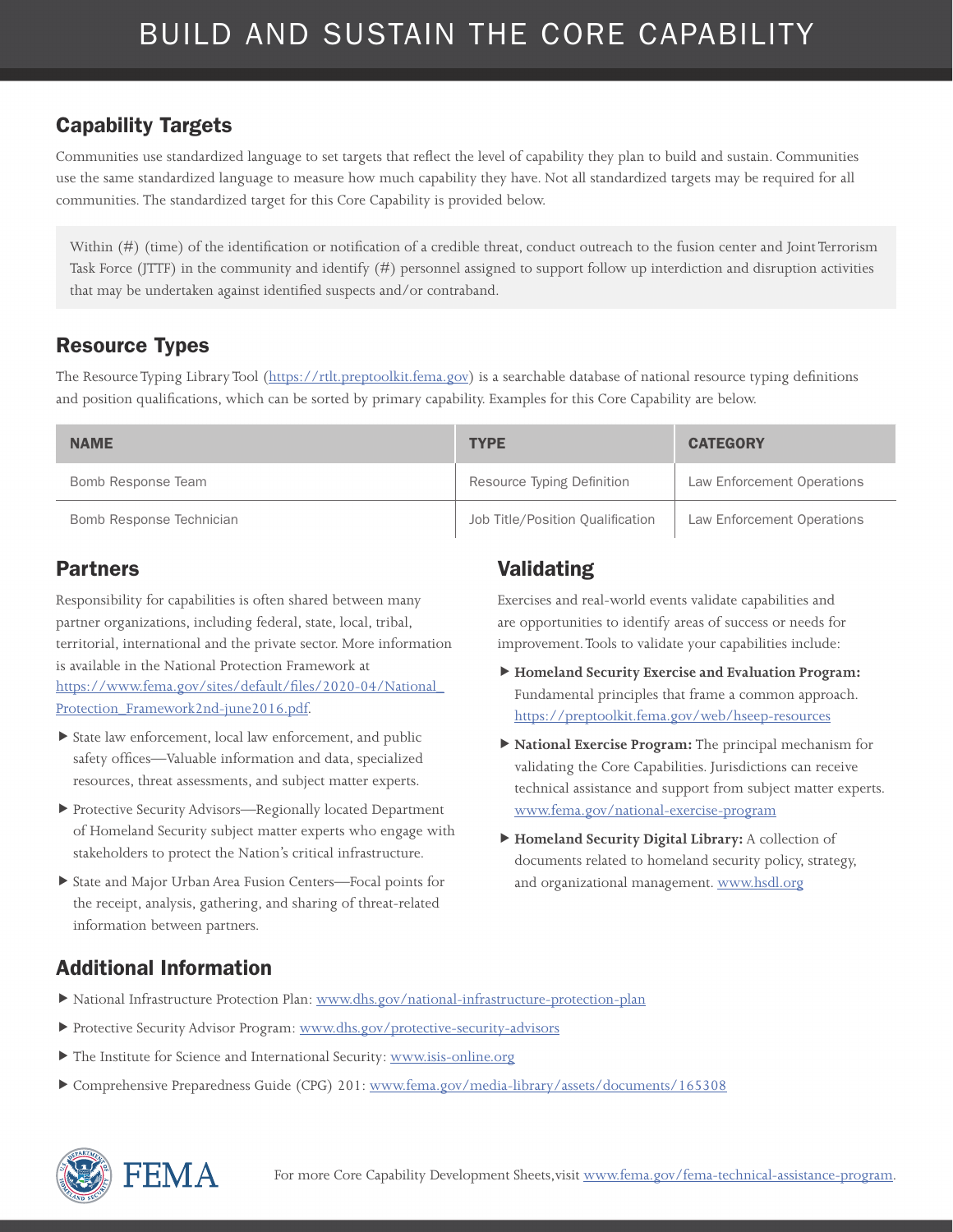<span id="page-11-0"></span>

## SCREENING, SEARCH, AND DETECTION



#### **Description**

Identify, discover, or locate threats and/or hazards through active and passive surveillance and search procedures. This may include the use of systematic examinations and assessments, biosurveillance, sensor technologies, or physical investigation and intelligence.

- 1. Screen cargo, conveyances, mail, baggage, and people using information-based and physical screening technology and processes.
- 2. Detect WMD, traditional, and emerging threats and hazards of concern using:
	- a. A laboratory diagnostic capability and the capacity for food, agricultural (plant/animal), environmental, medical products, and clinical samples
	- b. Biosurveillance systems
	- c. CBRNE detection systems
	- d. Trained healthcare, emergency medical, veterinary, and environmental laboratory professionals

#### **Training**

| <b>COURSE</b>                                                      | <b>DELIVERY</b>          | <b>DURATION</b> |
|--------------------------------------------------------------------|--------------------------|-----------------|
| AWR-219: Site Protection through Observational Techniques (SPOT)   | Mobile/Non-Resident      | 7 Hours         |
| <b>IS0914: Surveillance Awareness: What You Can Do</b>             | Online/Distance Learning | 1 Hour          |
| IS0915: Protecting Critical Infrastructure Against Insider Threats | Online/Distance Learning | 1 Hour          |
| PER-318: Preventive Radiological Nuclear Detection Team Operations | Mobile/Non-Resident      | 32 Hours        |

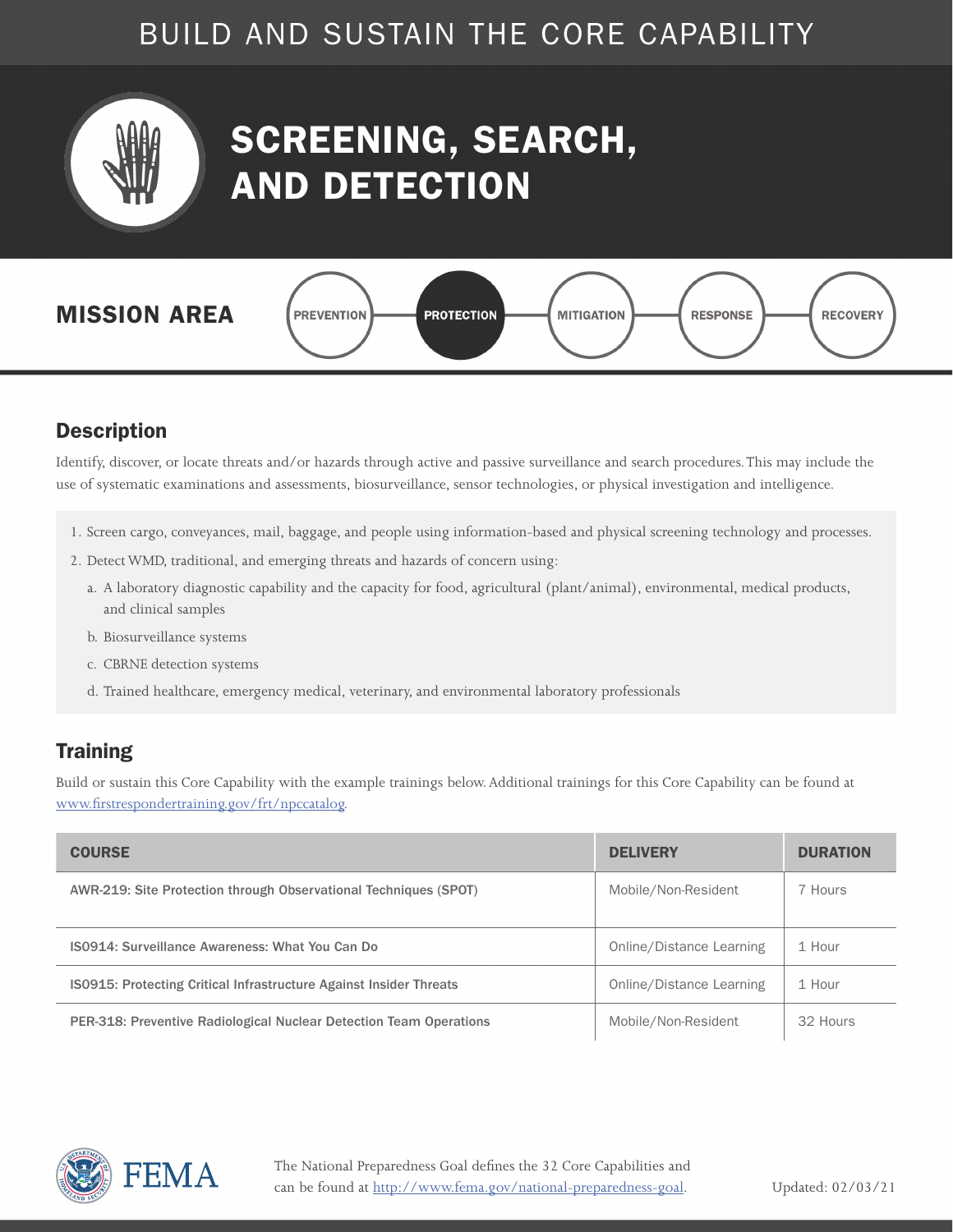Communities use standardized language to set targets that reflect the level of capability they plan to build and sustain. Communities use the same standardized language to measure how much capability they have. Not all standardized targets may be required for all communities. The standardized target for this Core Capability is provided below.

Within (#) (time) of notice of a credible threat, conduct screening, search, and detection operations for (#) people requiring screening, including (#) people with access and functional needs (requiring screening).

#### Resource Types

The Resource Typing Library Tool (<https://rtlt.preptoolkit.fema.gov>) is a searchable database of national resource typing definitions and position qualifications, which can be sorted by primary capability. Examples for this Core Capability are below.

| <b>NAME</b>                                        | <b>TYPE</b>                      | <b>CATEGORY</b> |
|----------------------------------------------------|----------------------------------|-----------------|
| Preventive Radiological Nuclear Detection Team     | Resource Typing Definition       | Prevention      |
| Preventive Radiological Nuclear Detection Screener | Job Title/Position Qualification | Prevention      |
| Personal Radiation Detector                        | Resource Typing Definition       | Prevention      |

#### Partners

Responsibility for capabilities is often shared between many partner organizations, including federal, state, local, tribal, territorial, international and the private sector. More information is available in the National Protection Framework at [https://www.fema.gov/sites/default/files/2020-04/National\\_](https://www.fema.gov/sites/default/files/2020-04/National_Protection_Framework2nd-june2016.pdf) [Protection\\_Framework2nd-june2016.pdf.](https://www.fema.gov/sites/default/files/2020-04/National_Protection_Framework2nd-june2016.pdf)

- Airport and air carrier providers—Logistics information and movement of goods and people.
- Freight and passenger rail providers—Logistics information and movement of goods and people, especially high-tonnage resources.
- State law enforcement, local law enforcement, and public safety offices— Valuable information and data, specialized resources, threat assessments, and subject matter experts.

#### Validating

Exercises and real-world events validate capabilities and are opportunities to identify areas of success or needs for improvement. Tools to validate your capabilities include:

- **Homeland Security Exercise and Evaluation Program:**  Fundamental principles that frame a common approach. <https://preptoolkit.fema.gov/web/hseep-resources>
- **National Exercise Program:** The principal mechanism for validating the Core Capabilities. Jurisdictions can receive technical assistance and support from subject matter experts. [www.fema.gov/national-exercise-program](http://www.fema.gov/national-exercise-program)
- **Homeland Security Digital Library:** A collection of documents related to homeland security policy, strategy, and organizational management. [www.hsdl.org](http://www.hsdl.org)

- Countering Weapons of Mass Destruction Office:<https://www.dhs.gov/countering-weapons-mass-destruction-office>
- ▶ U.S. Customs and Border Protection: [www.cbp.gov/border-security/ports-entry](http://www.cbp.gov/border-security/ports-entry)
- Comprehensive Preparedness Guide (CPG) 201: [www.fema.gov/media-library/assets/documents/165308](http://www.fema.gov/media-library/assets/documents/165308)

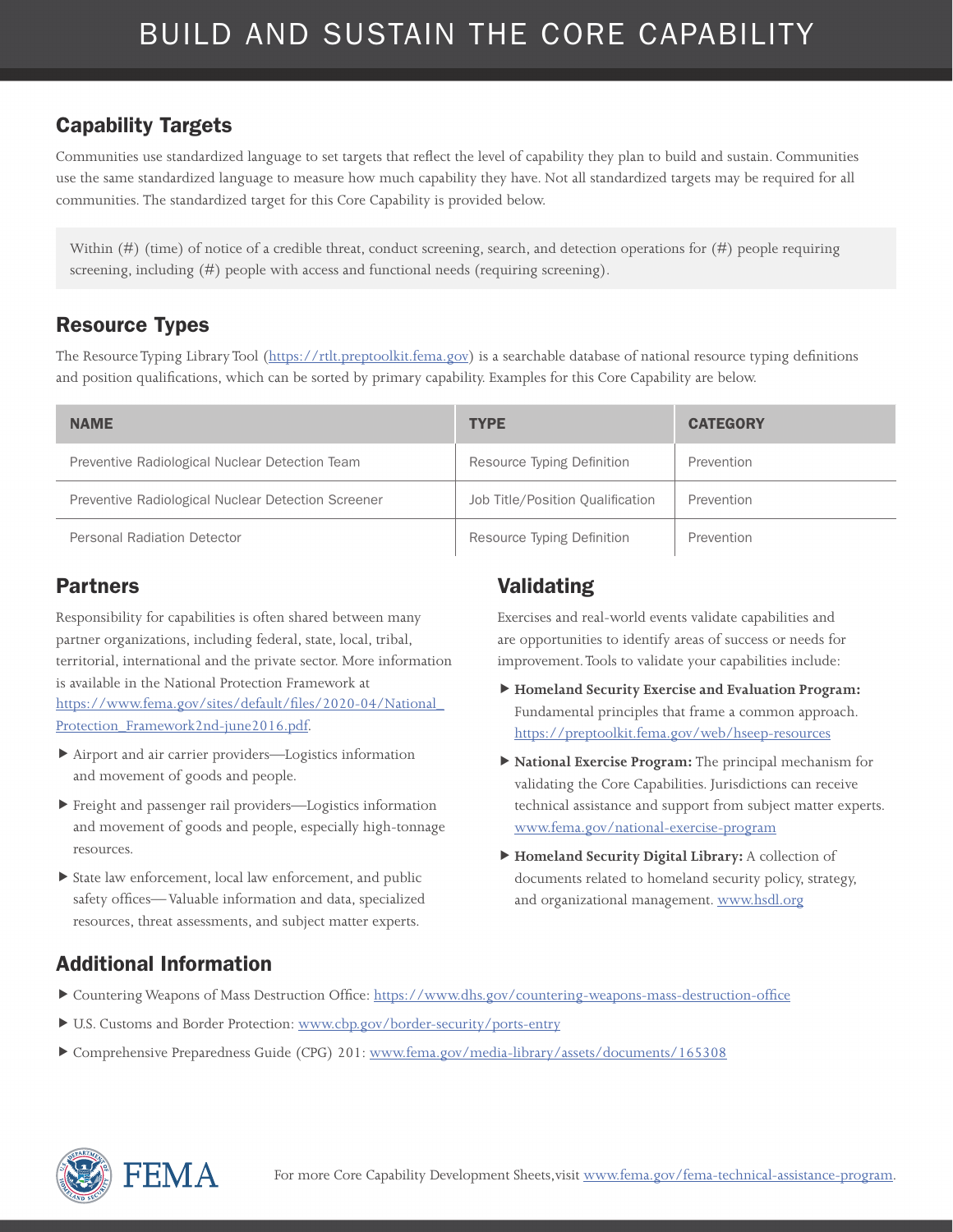<span id="page-13-0"></span>

## ACCESS CONTROL AND IDENTITY VERIFICATION



#### **Description**

Apply and support necessary physical, technological, and cyber measures to control admittance to critical locations and systems.

1. Implement and maintain protocols to verify identity and authorize, grant, or deny physical and cyber access to specific locations, information, and networks.

#### **Training**

| <b>COURSE</b>                                                                                                                | <b>DELIVERY</b>          | <b>DURATION</b> |
|------------------------------------------------------------------------------------------------------------------------------|--------------------------|-----------------|
| AWR-122-C: Law Enforcement Prevention and Deterrence of Terrorist Acts, Customized                                           | Mobile/Non-Resident      | 4 Hours         |
| <b>AWR-167: Sport Event Risk Management</b>                                                                                  | Mobile/Non-Resident      | 16 Hours        |
| AWR-173-W: Information Security Basics, Web-Based                                                                            | Online/Distance Learning | 13 Hours        |
| ISO913.a: Critical Infrastructure Security and Resilience: Achieving Results through<br><b>Partnership and Collaboration</b> | Online/Distance Learning | 2 Hours         |
| IS0916: Critical Infrastructure Security: Theft and Diversion—What You Can Do                                                | Online/Distance Learning | 1 Hour          |
| MGT335-W: Event Security Planning for Public Safety Professionals, Web-Based                                                 | Online/Distance Learning | 16 Hours        |

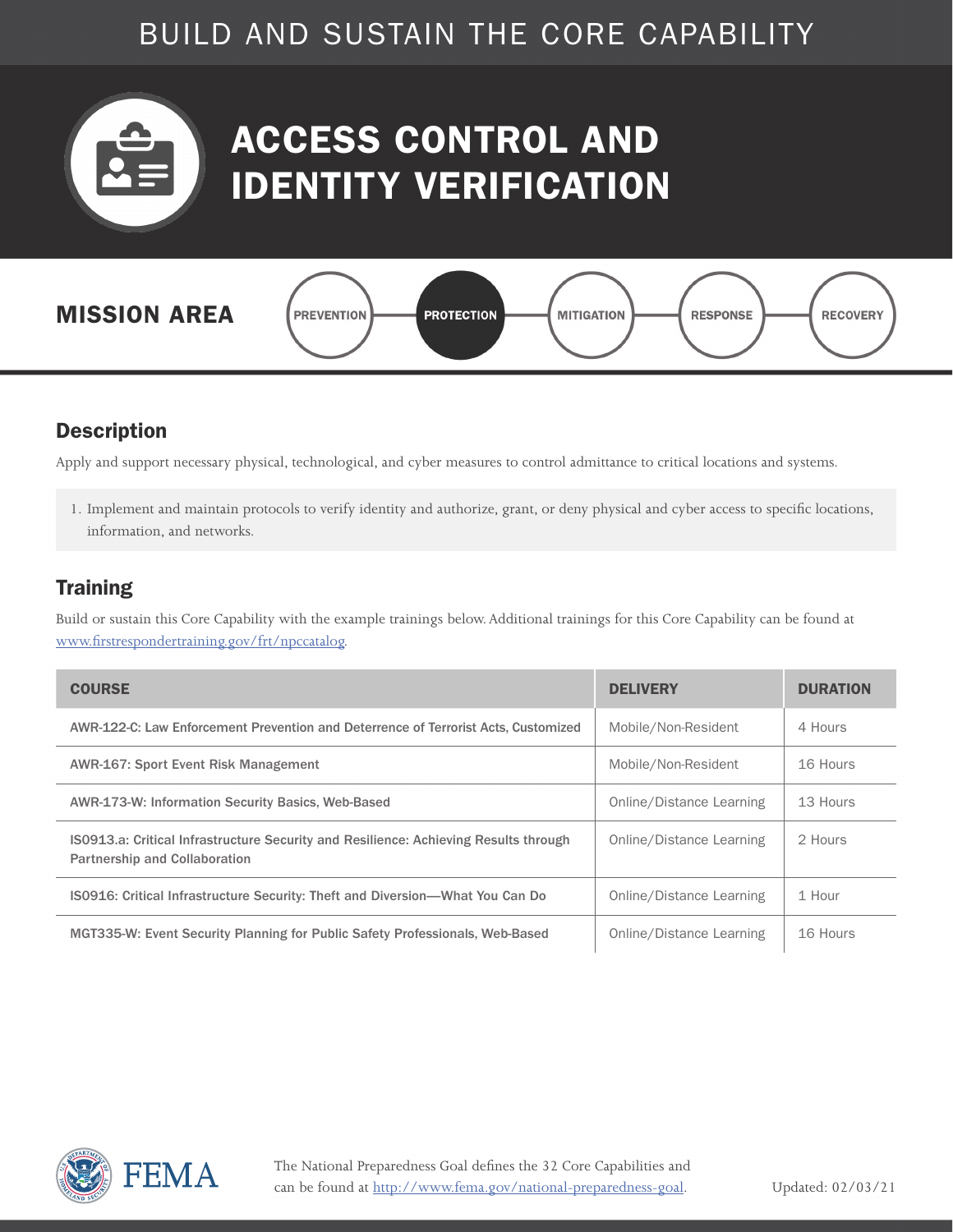Communities use standardized language to set targets that reflect the level of capability they plan to build and sustain. Communities use the same standardized language to measure how much capability they have. Not all standardized targets may be required for all communities. The standardized target for this Core Capability is provided below.

Within (#) (time) of an event, be prepared to accept credentials from (#) partner organizations involved in incident management.

#### Resource Types

The Resource Typing Library Tool (<https://rtlt.preptoolkit.fema.gov>) is a searchable database of national resource typing definitions and position qualifications, which can be sorted by primary capability. An example for this Core Capability is below.

| <b>NAME</b> | <b>TYPE</b>                | <b>CATEGORY</b>            |
|-------------|----------------------------|----------------------------|
| Patrol Team | Resource Typing Definition | Law Enforcement Operations |

#### Partners

Responsibility for capabilities is often shared between many partner organizations, including federal, state, local, tribal, territorial, international and the private sector. More information is available in the National Protection Framework at [https://www.fema.gov/sites/default/files/2020-04/National\\_](https://www.fema.gov/sites/default/files/2020-04/National_Protection_Framework2nd-june2016.pdf) [Protection\\_Framework2nd-june2016.pdf.](https://www.fema.gov/sites/default/files/2020-04/National_Protection_Framework2nd-june2016.pdf)

- Protective Security Advisors—Regionally located Department of Homeland Security subject matter experts who engage with stakeholders to protect the Nation's critical infrastructure.
- Sector Coordinating Councils—Private sector councils consisting of owners and operators that interact on a wide range of sector-specific strategies, policies, activities, and issues.
- State law enforcement, local law enforcement, and public safety offices—Valuable information and data, specialized resources, threat assessments, and subject matter experts.

#### Validating

Exercises and real-world events validate capabilities and are opportunities to identify areas of success or needs for improvement. Tools to validate your capabilities include:

- **Homeland Security Exercise and Evaluation Program:**  Fundamental principles that frame a common approach. <https://preptoolkit.fema.gov/web/hseep-resources>
- **National Exercise Program:** The principal mechanism for validating the Core Capabilities. Jurisdictions can receive technical assistance and support from subject matter experts. [www.fema.gov/national-exercise-program](http://www.fema.gov/national-exercise-program)
- **Homeland Security Digital Library:** A collection of documents related to homeland security policy, strategy, and organizational management. [www.hsdl.org](http://www.hsdl.org)

- National Infrastructure Protection Plan: [www.dhs.gov/national-infrastructure-protection-plan](http://www.dhs.gov/national-infrastructure-protection-plan)
- North American Security Products Organization: [www.naspo.info](http://www.naspo.info)
- Protective Security Advisor Program: [www.dhs.gov/protective-security-advisors](http://www.dhs.gov/protective-security-advisors)
- Comprehensive Preparedness Guide (CPG) 201: [www.fema.gov/media-library/assets/documents/165308](http://www.fema.gov/media-library/assets/documents/165308)

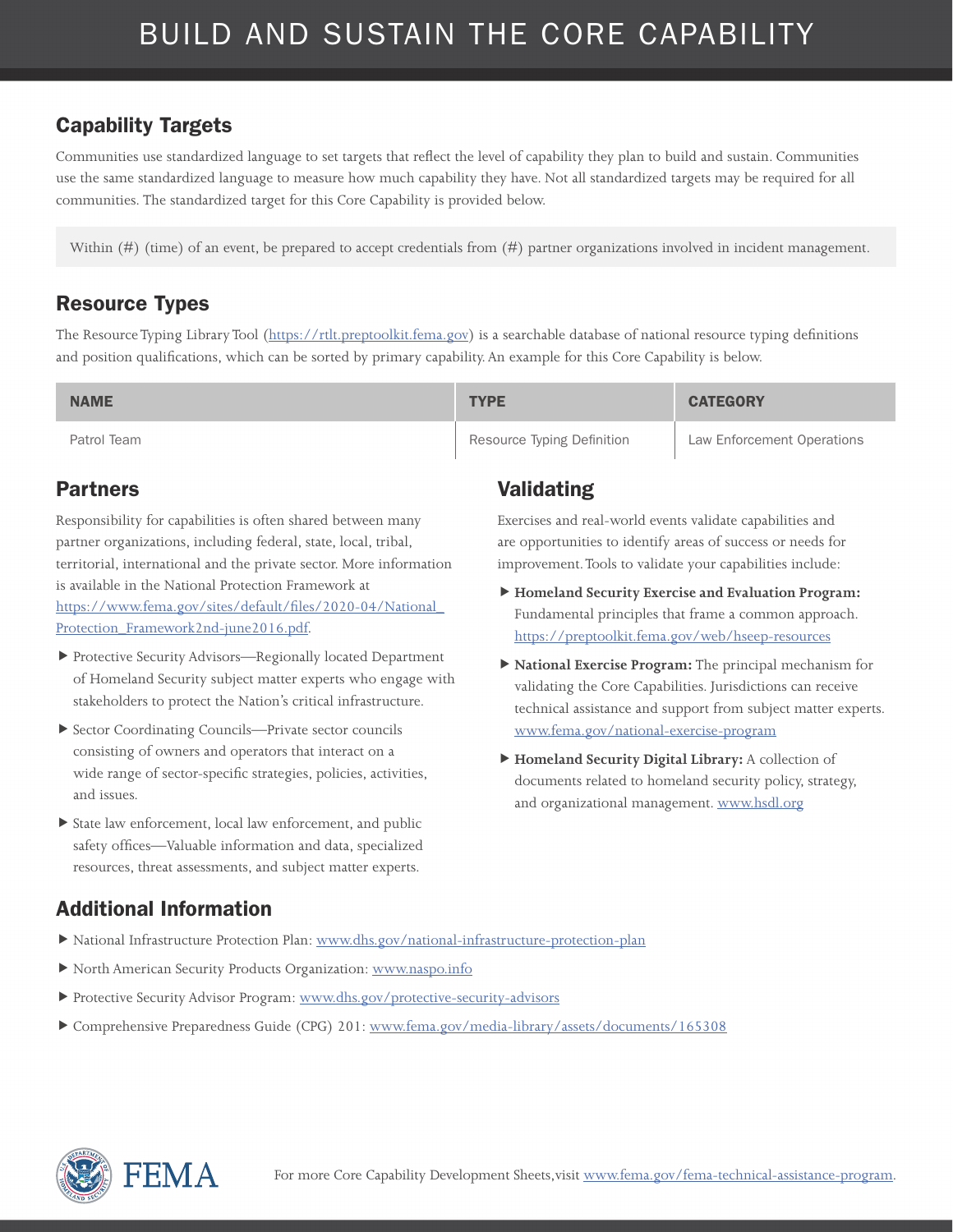<span id="page-15-0"></span>

#### **Description**

Protect (and, if needed, restore) electronic communications systems, information, and services from damage, unauthorized use, and exploitation.

- 1. Implement risk-informed guidelines, regulations, and standards to ensure the security, reliability, integrity, and availability of critical information, records, and communications systems and services through collaborative cybersecurity initiatives and efforts.
- 2. Implement and maintain procedures to detect malicious activity and to conduct technical and investigative-based countermeasures, mitigations, and operations against malicious actors to counter existing and emerging cyberbased threats, consistent with established protocols.

#### **Training**

| <b>COURSE</b>                                              | <b>DELIVERY</b>                     | <b>DURATION</b> |
|------------------------------------------------------------|-------------------------------------|-----------------|
| <b>AWR-136: Essentials of Community Cyber Security</b>     | Mobile/Non-Resident                 | 4 Hours         |
| E0553: Resilient Accord Cyber Security Planning Workshop   | Mobile/Non-Resident,<br>Residential | 6 Hours         |
| <b>MGT-384: Community Preparedness for Cyber Incidents</b> | Mobile/Non-Resident                 | 12 Hours        |
| <b>MGT-385: Community Cyber Security Exercise Planning</b> | Mobile/Non-Resident                 | 12 Hours        |
| PER-256: Comprehensive Cyberterrorism Defense (CCD)        | Mobile/Non-Resident                 | 36 Hours        |

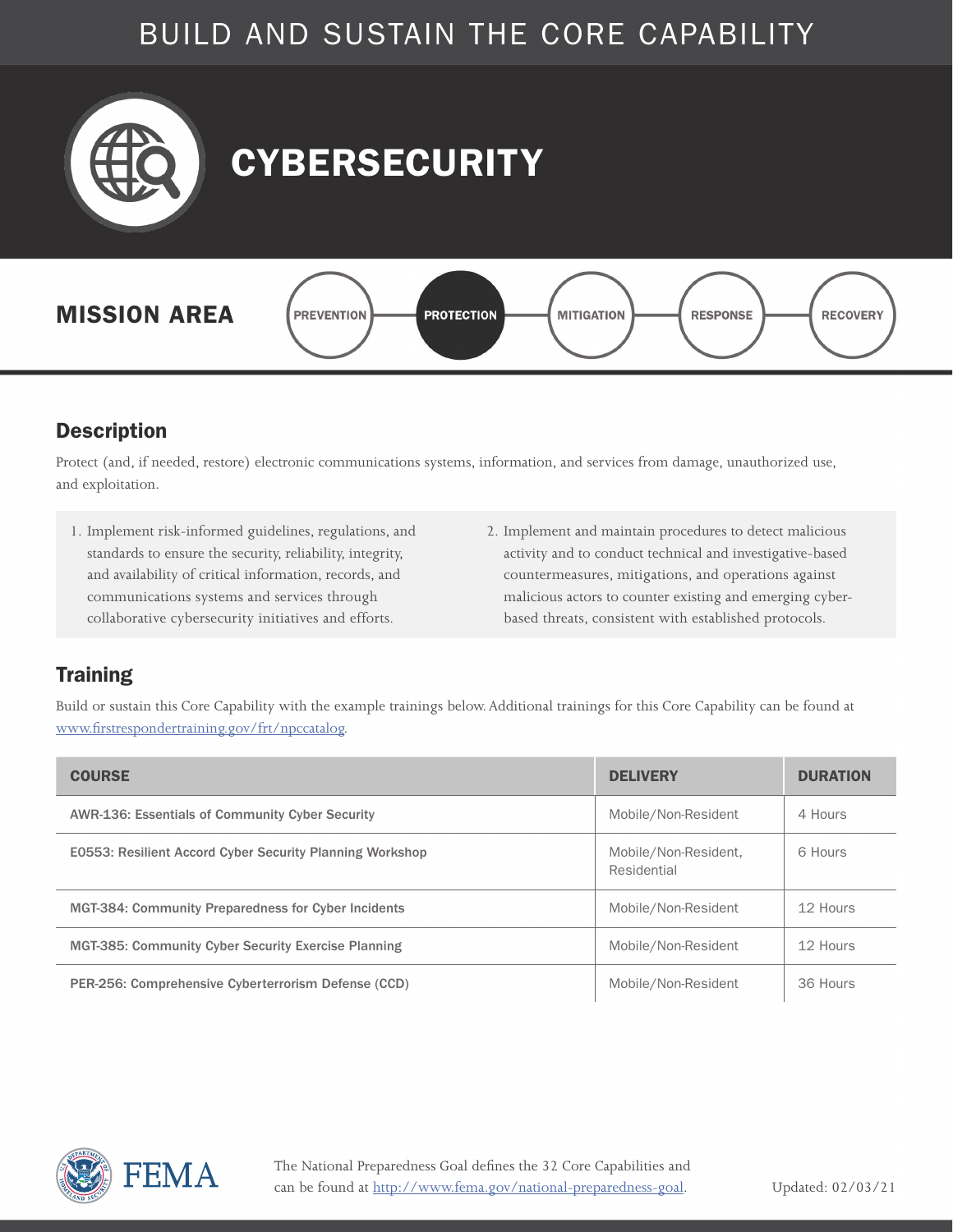Communities use standardized language to set targets that reflect the level of capability they plan to build and sustain. Communities use the same standardized language to measure how much capability they have. The standardized target for this Core Capability is provided below.

Every (#) (time), appropriate authorities review and update cyber incident plans/annexes based on evolving threats covering (#) publicly managed and/or regulated critical infrastructure facilities.

#### Resource Types

The Resource Typing Library Tool (<https://rtlt.preptoolkit.fema.gov>) is a searchable database of national resource typing definitions and position qualifications, which can be sorted by primary capability. Examples for this Core Capability are below.

| <b>NAME</b>                      | <b>TYPE</b>                      | <b>CATEGORY</b> |
|----------------------------------|----------------------------------|-----------------|
| Cyber Incident Response Team     | Resource Typing Definition       | Cybersecurity   |
| Computer Network Defense Analyst | Job Title/Position Qualification | Cybersecurity   |

#### Partners

Responsibility for capabilities is often shared between many partner organizations, including federal, state, local, tribal, territorial, international and the private sector. More information is available in the National Protection Framework at [https://www.fema.gov/sites/default/files/2020-04/National\\_](https://www.fema.gov/sites/default/files/2020-04/National_Protection_Framework2nd-june2016.pdf) [Protection\\_Framework2nd-june2016.pdf.](https://www.fema.gov/sites/default/files/2020-04/National_Protection_Framework2nd-june2016.pdf)

- Cyber Security Advisors—Regionally located Department of Homeland Security personnel that offer immediate and sustained assistance to prepare and protect state, local, tribal, territorial, and private entities to promote resilience of key cyber infrastructures.
- Multi-State Information Sharing & Analysis Center— Improve the overall cyber security posture of state, local, tribal, and territorial governments.
- State and Major Urban Area Fusion Centers—Focal points for the receipt, analysis, gathering, and sharing of threat-related information between partners.

#### Validating

Exercises and real-world events validate capabilities and are opportunities to identify areas of success or needs for improvement. Tools to validate your capabilities include:

- **Cyber Storm Exercise Series:** Strengthens cyber preparedness in the public and private sectors. [https://www.dhs.gov/cyber-storm.](https://www.dhs.gov/cyber-storm) To participate, contact [CEP@hq.dhs.gov.](mailto:CEP%40hq.dhs.gov?subject=)
- **Homeland Security Exercise and Evaluation Program:**  Fundamental principles that frame a common approach. <https://preptoolkit.fema.gov/web/hseep-resources>
- **National Exercise Program:** The principal mechanism for validating the Core Capabilities. Jurisdictions can receive technical assistance and support from subject matter experts. [www.fema.gov/national-exercise-program](http://www.fema.gov/national-exercise-program)
- **Homeland Security Digital Library:** A collection of documents related to homeland security policy, strategy, and organizational management. [www.hsdl.org](http://www.hsdl.org)

- National Council of Information Sharing and Analysis Centers: [www.nationalisacs.org/](http://www.nationalisacs.org/)
- National Cyber Awareness System: [www.us-cert.gov/ncas](http://www.us-cert.gov/ncas)
- Comprehensive Preparedness Guide (CPG) 201: [www.fema.gov/media-library/assets/documents/165308](http://www.fema.gov/media-library/assets/documents/165308)

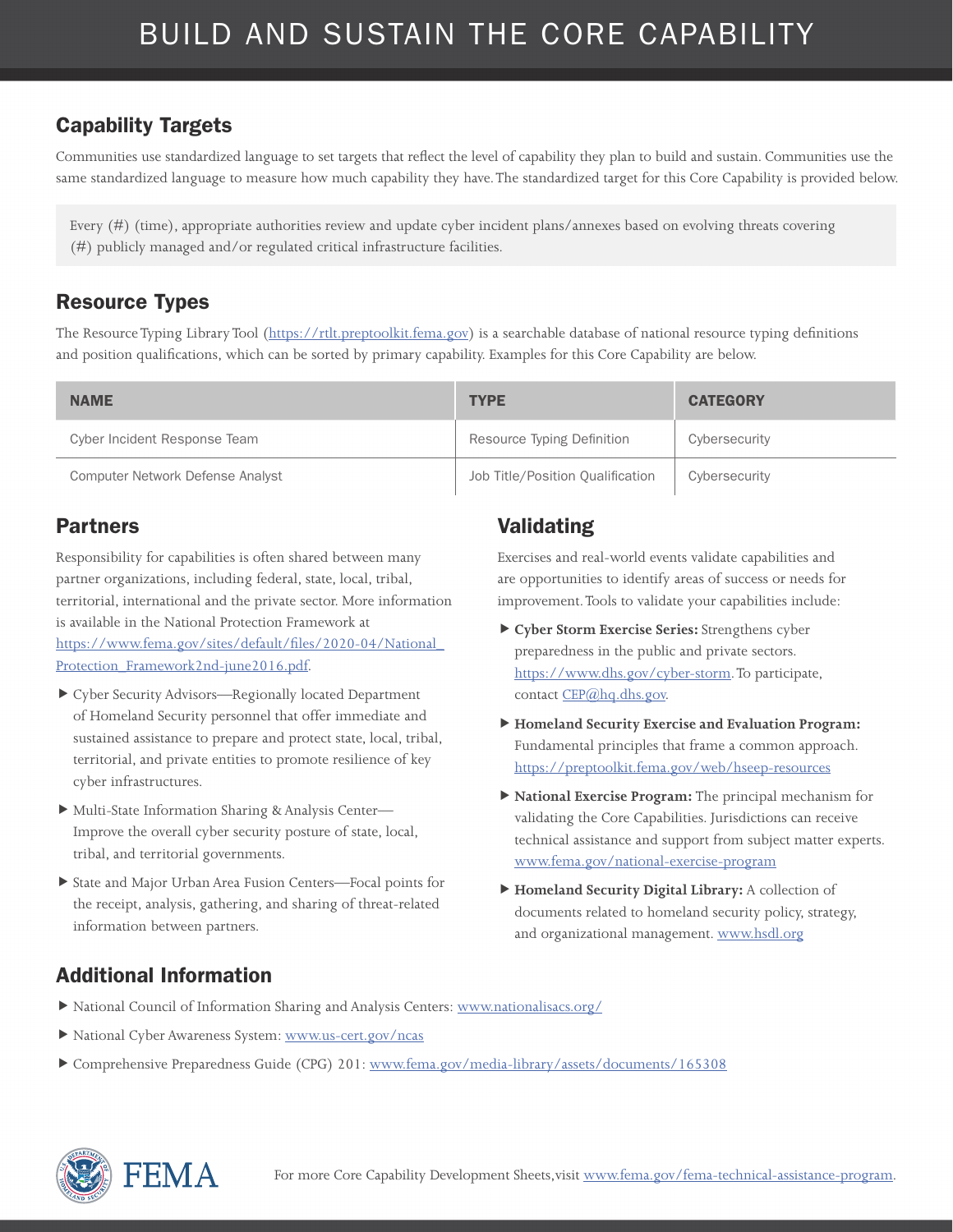<span id="page-17-0"></span>

#### **Description**

Implement and maintain risk-informed countermeasures and policies protecting people, borders, structures, materials, products, and systems associated with key operational activities and critical infrastructure sectors.

- 1. Identify, assess, and mitigate vulnerabilities to incidents through the deployment of physical protective measures.
- 2. Deploy protective measures commensurate with the risk of an incident and balanced with the complementary aims of enabling commerce and maintaining the civil rights of citizens.

#### **Training**

| <b>COURSE</b>                                                                 | <b>DELIVERY</b>                     | <b>DURATION</b> |
|-------------------------------------------------------------------------------|-------------------------------------|-----------------|
| AWR-340: Protective Measures Awareness VILT (Office for Bombing Prevention)   | Online/Distance Learning            | 1 Hour          |
| MGT-335-W: Event Security Planning for Public Safety Professionals, Web-Based | Online/Distance Learning            | 16 Hours        |
| MGT-452: Physical and Cybersecurity for Critical Infrastructure               | Mobile/Non-Resident                 | 8 Hours         |
| <b>PER-320: Personal Protective Measures for Biological Events</b>            | Mobile/Non-Resident                 | 8 Hours         |
| PER-336: Protective Measures Course                                           | Mobile/Non-Resident.<br>Residential | 7 Hours         |

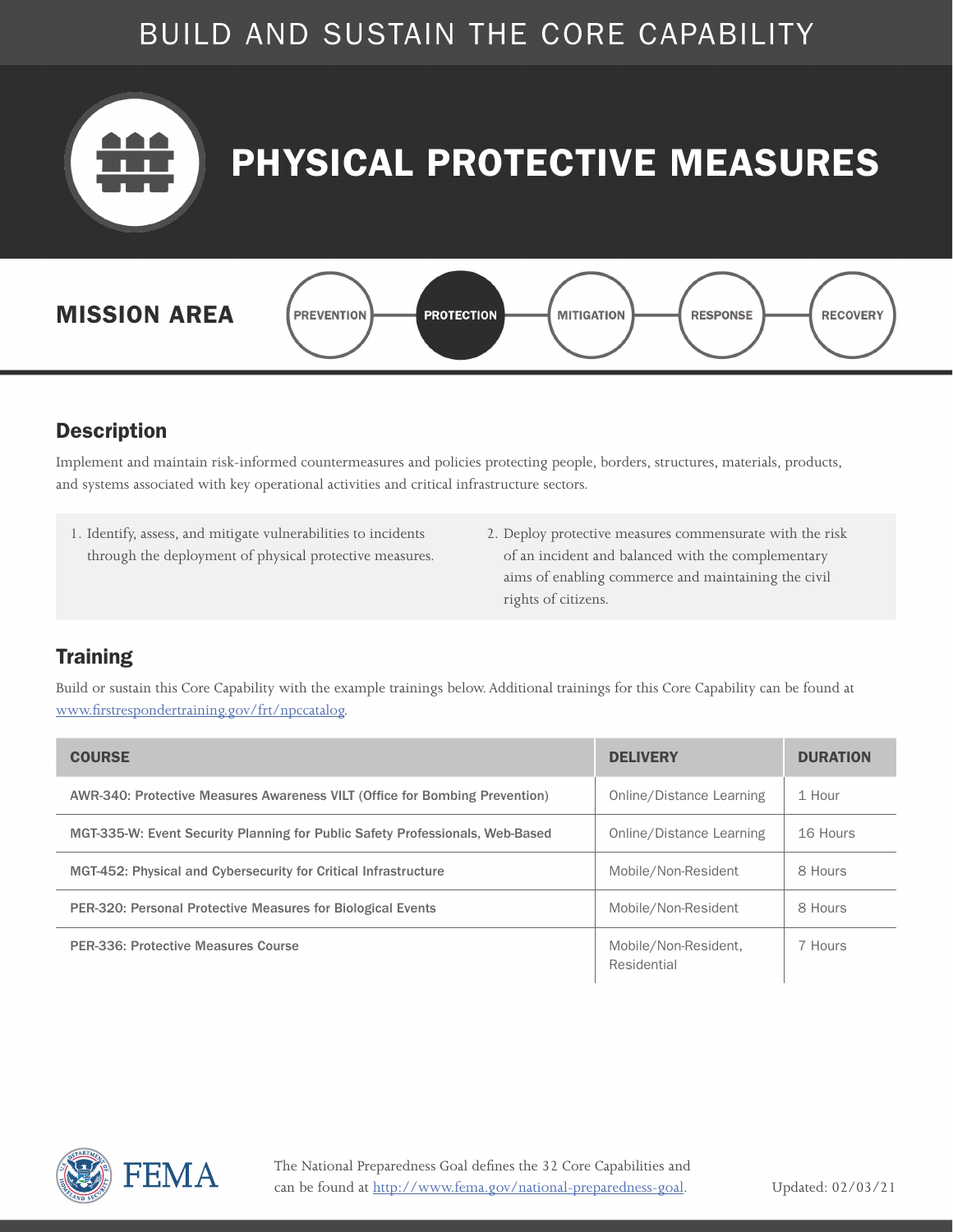Communities use standardized language to set targets that reflect the level of capability they plan to build and sustain. Communities use the same standardized language to measure how much capability they have. Not all standardized targets may be required for all communities. The standardized target for this Core Capability is provided below.

Within (#) (time) of completing a risk and vulnerability assessment, appropriate authorities review and update physical security plans covering (#) publicly managed and/or regulated critical infrastructure facilities to incorporate new information from the assessment.

#### Resource Types

The Resource Typing Library Tool (<https://rtlt.preptoolkit.fema.gov>) is a searchable database of national resource typing definitions and position qualifications, which can be sorted by primary capability. An example for this Core Capability is below.

| <b>NAME</b>        | <b>TYPE</b>                | <b>CATEGORY</b>            |
|--------------------|----------------------------|----------------------------|
| Mobile Field Force | Resource Typing Definition | Law Enforcement Operations |

#### Partners

Responsibility for capabilities is often shared between many partner organizations, including federal, state, local, tribal, territorial, international and the private sector. More information is available in the National Protection Framework at [https://www.fema.gov/sites/default/files/2020-04/National\\_](https://www.fema.gov/sites/default/files/2020-04/National_Protection_Framework2nd-june2016.pdf) [Protection\\_Framework2nd-june2016.pdf.](https://www.fema.gov/sites/default/files/2020-04/National_Protection_Framework2nd-june2016.pdf)

- ▶ Key strategic personal protective equipment providers— Manufacturers and distributors of security, medical, and safety resources.
- Protective Security Advisors—Regionally located Department of Homeland Security subject matter experts who engage with stakeholders to protect the Nation's critical infrastructure.
- State law enforcement, local law enforcement, and public safety offices—Valuable information and data, specialized resources, threat assessments, and subject matter experts.

### Validating

Exercises and real-world events validate capabilities and are opportunities to identify areas of success or needs for improvement. Tools to validate your capabilities include:

- **Homeland Security Exercise and Evaluation Program:**  Fundamental principles that frame a common approach. <https://preptoolkit.fema.gov/web/hseep-resources>
- **National Exercise Program:** The principal mechanism for validating the Core Capabilities. Jurisdictions can receive technical assistance and support from subject matter experts. [www.fema.gov/national-exercise-program](http://www.fema.gov/national-exercise-program)
- **Homeland Security Digital Library:** A collection of documents related to homeland security policy, strategy, and organizational management. [www.hsdl.org](http://www.hsdl.org)

- National Infrastructure Protection Plan: [www.dhs.gov/national-infrastructure-protection-plan](http://www.dhs.gov/national-infrastructure-protection-plan)
- North American Security Products Organization: [www.naspo.info](http://www.naspo.info)
- Protective Security Advisor Program: [www.dhs.gov/protective-security-advisors](http://www.dhs.gov/protective-security-advisors)
- Comprehensive Preparedness Guide (CPG) 201: [www.fema.gov/media-library/assets/documents/165308](http://www.fema.gov/media-library/assets/documents/165308)

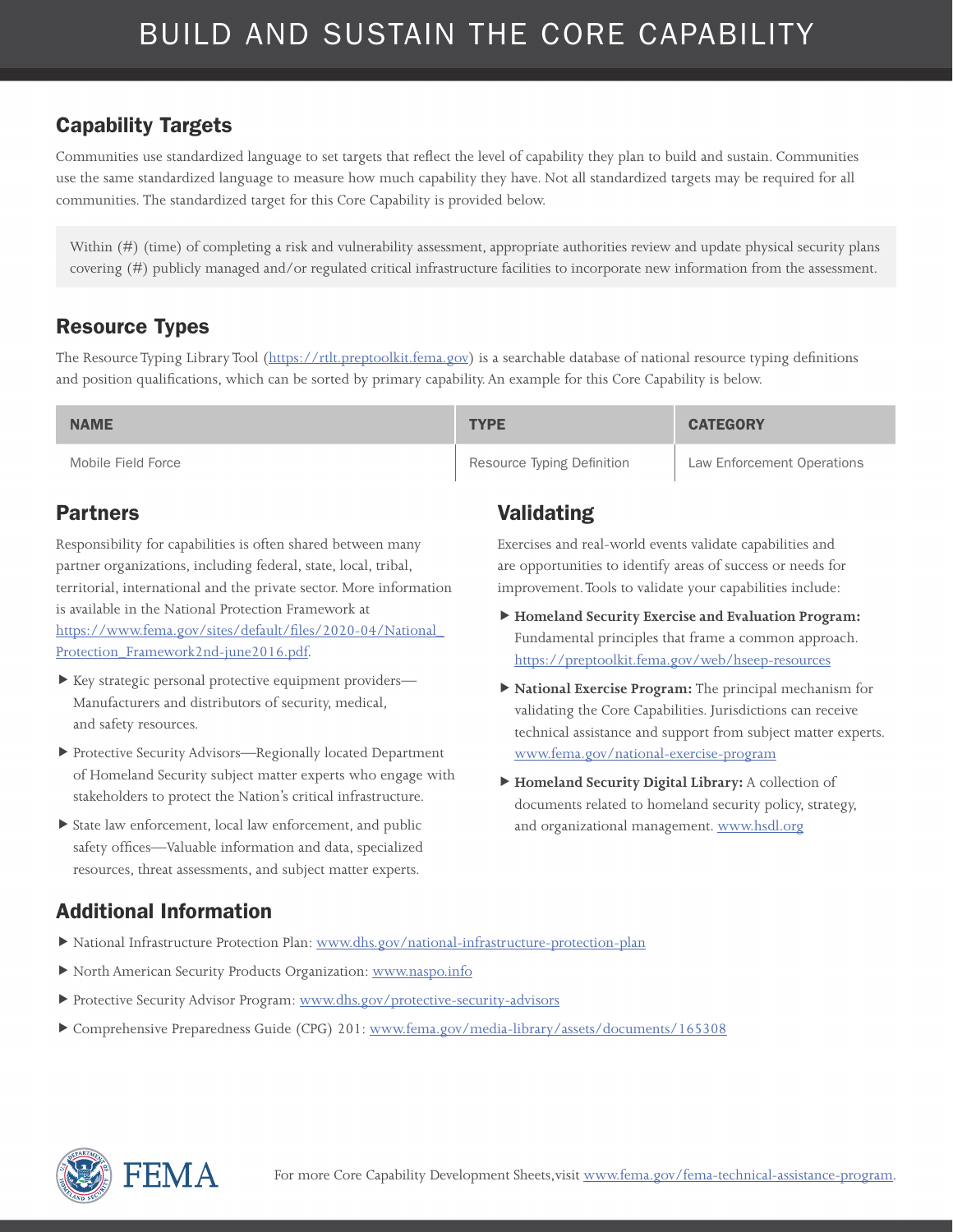<span id="page-19-0"></span>

## RISK MANAGEMENT FOR PROTECTION PROGRAMS AND ACTIVITIES



#### **Description**

Identify, assess, and prioritize risks to inform Protection activities, countermeasures, and investments.

- 1. Ensure critical infrastructure sectors and Protection elements have and maintain risk assessment processes to identify and prioritize assets, systems, networks, and functions.
- 2. Ensure operational activities and critical infrastructure sectors have and maintain appropriate threat, vulnerability, and consequence tools to identify and assess threats, vulnerabilities, and consequences.

#### **Training**

| <b>COURSE</b>                                                                                                                | <b>DELIVERY</b>          | <b>DURATION</b> |
|------------------------------------------------------------------------------------------------------------------------------|--------------------------|-----------------|
| ISO913.a: Critical Infrastructure Security and Resilience: Achieving Results through<br><b>Partnership and Collaboration</b> | Online/Distance Learning | 2 Hours         |
| IS0915: Protecting Critical Infrastructure Against Insider Threats                                                           | Online/Distance Learning | 1 Hour          |
| <b>IS1173: Levels of Protection (LOP) and Application of the Design-Basis Threat</b><br>(DBT) Report                         | Online/Distance Learning | $1.25$ Hours    |
| MGT-418: Readiness: Training Identification and Preparedness Planning                                                        | Mobile/Non-Resident      | 16 Hours        |

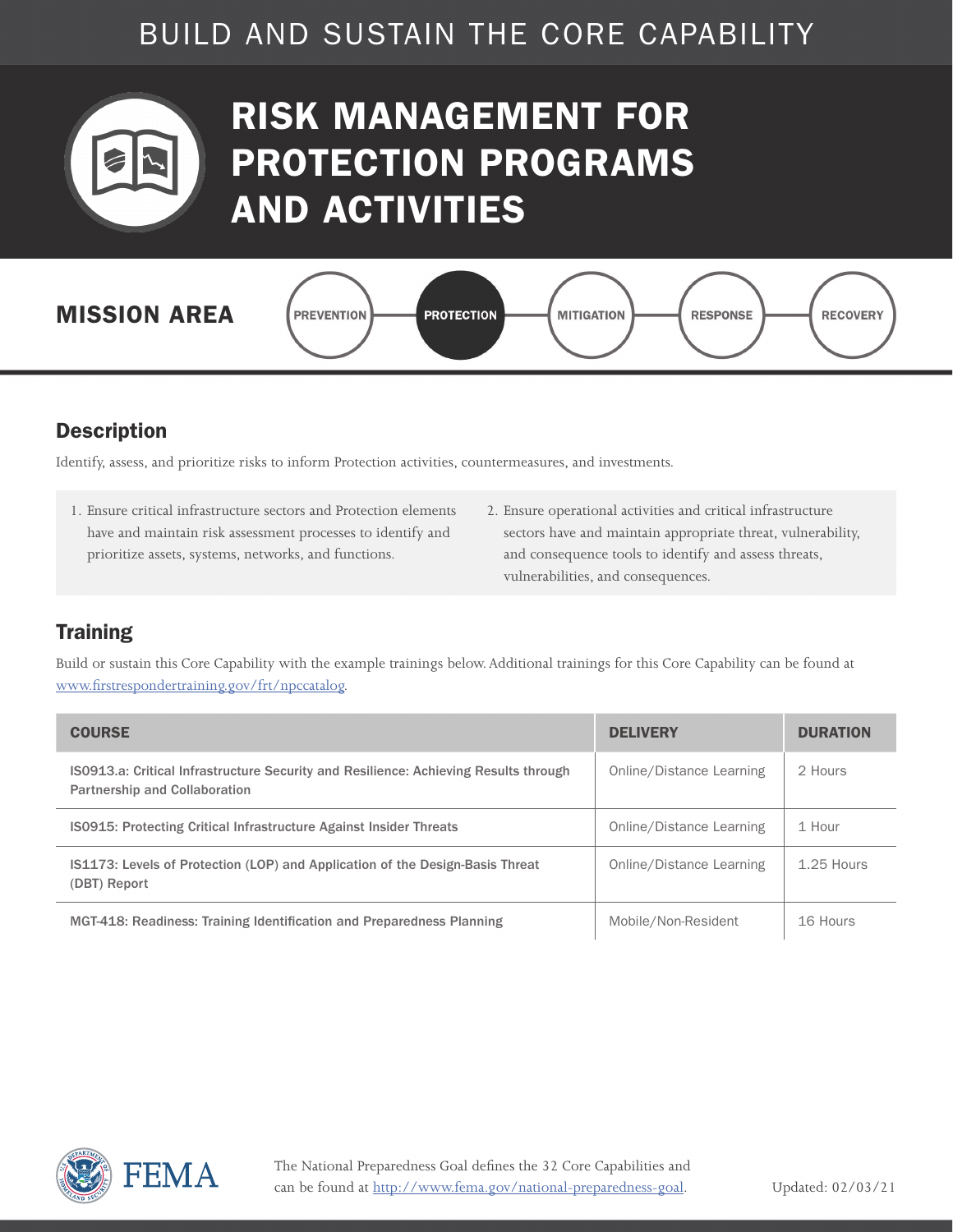Communities use standardized language to set targets that reflect the level of capability they plan to build and sustain. Communities use the same standardized language to measure how much capability they have. Not all standardized targets may be required for all communities. The standardized target for this Core Capability is provided below.

Every (#) (time), appropriate authorities conduct a review of relevant physical and cyber threats and hazards, vulnerabilities, and strategies for risk management covering (#) publicly managed and/or regulated critical infrastructure facilities.

#### Resource Types

The Resource Typing Library Tool (<https://rtlt.preptoolkit.fema.gov>) is a searchable database of national resource typing definitions and position qualifications, which can be sorted by primary capability. Examples for this Core Capability are below.

| <b>NAME</b>                  | <b>TYPE</b>                      | <b>CATEGORY</b>   |
|------------------------------|----------------------------------|-------------------|
| Geological Survey Team       | Resource Typing Definition       | Damage Assessment |
| <b>Geological Specialist</b> | Job Title/Position Qualification | Damage Assessment |

#### Partners

Responsibility for capabilities is often shared between many partner organizations, including federal, state, local, tribal, territorial, international and the private sector. More information is available in the National Protection Framework at [https://www.fema.gov/sites/default/files/2020-04/National\\_](https://www.fema.gov/sites/default/files/2020-04/National_Protection_Framework2nd-june2016.pdf) [Protection\\_Framework2nd-june2016.pdf.](https://www.fema.gov/sites/default/files/2020-04/National_Protection_Framework2nd-june2016.pdf)

- Cyber Security Advisors—Regionally located Department of Homeland Security personnel that offer immediate and sustained assistance to prepare and protect state, local, tribal, and territorial and private entities to promote resilience of key cyber infrastructures.
- Protective Security Advisors—Regionally located Department of Homeland Security subject matter experts who engage with stakeholders to protect the Nation's critical infrastructure.
- Sector Coordinating Councils—Private sector councils consisting of owners and operators that interact on a wide range of sector-specific strategies, policies, activities, and issues.

#### Validating

Exercises and real-world events validate capabilities and are opportunities to identify areas of success or needs for improvement. Tools to validate your capabilities include:

- **Homeland Security Exercise and Evaluation Program:**  Fundamental principles that frame a common approach. <https://preptoolkit.fema.gov/web/hseep-resources>
- **National Exercise Program:** The principal mechanism for validating the Core Capabilities. Jurisdictions can receive technical assistance and support from subject matter experts. [www.fema.gov/national-exercise-program](http://www.fema.gov/national-exercise-program)
- **Homeland Security Digital Library:** A collection of documents related to homeland security policy, strategy, and organizational management. [www.hsdl.org](http://www.hsdl.org)

- National Infrastructure Protection Plan: [www.dhs.gov/national-infrastructure-protection-plan](http://www.dhs.gov/national-infrastructure-protection-plan)
- Protective Security Advisor Program: [www.dhs.gov/protective-security-advisors](http://www.dhs.gov/protective-security-advisors)
- Public Risk Management Association: [www.primacentral.org](http://www.primacentral.org)
- Comprehensive Preparedness Guide (CPG) 201: [www.fema.gov/media-library/assets/documents/165308](http://www.fema.gov/media-library/assets/documents/165308)

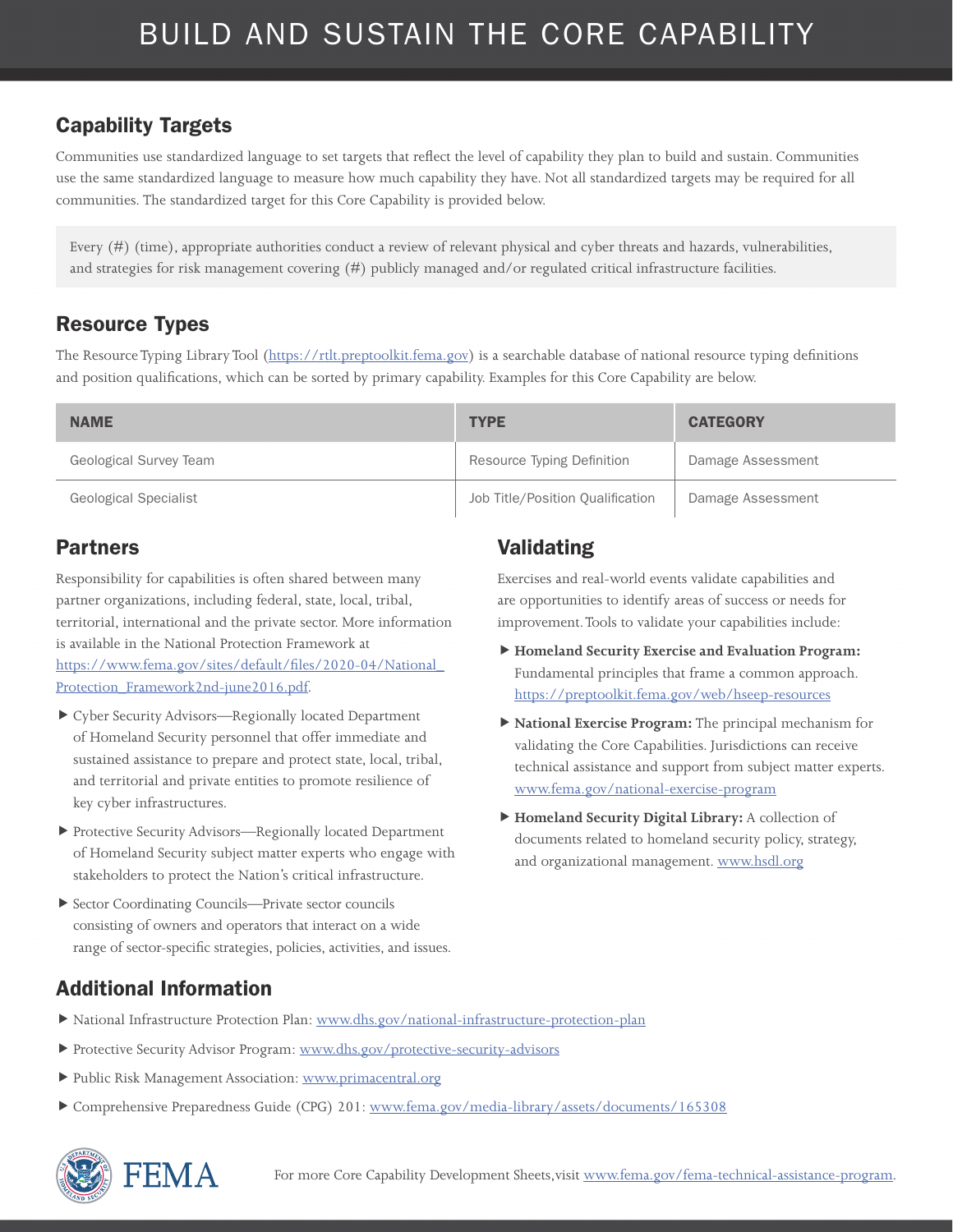<span id="page-21-0"></span>

## SUPPLY CHAIN INTEGRITY AND SECURITY



#### **Description**

Strengthen the security and resilience of the supply chain.

1. Secure and make resilient key nodes, methods of transport between nodes, and materials in transit.

#### **Training**

| <b>COURSE</b>                                                   | <b>DELIVERY</b>          | <b>DURATION</b> |
|-----------------------------------------------------------------|--------------------------|-----------------|
| <b>ISO027: Orientation to FEMA Logistics</b>                    | Online/Distance Learning | 4 Hours         |
| L8540: Basic Interagency Logistics Seminar/Logistic Center Tour | Mobile/Non-Resident      | 30 Hours        |